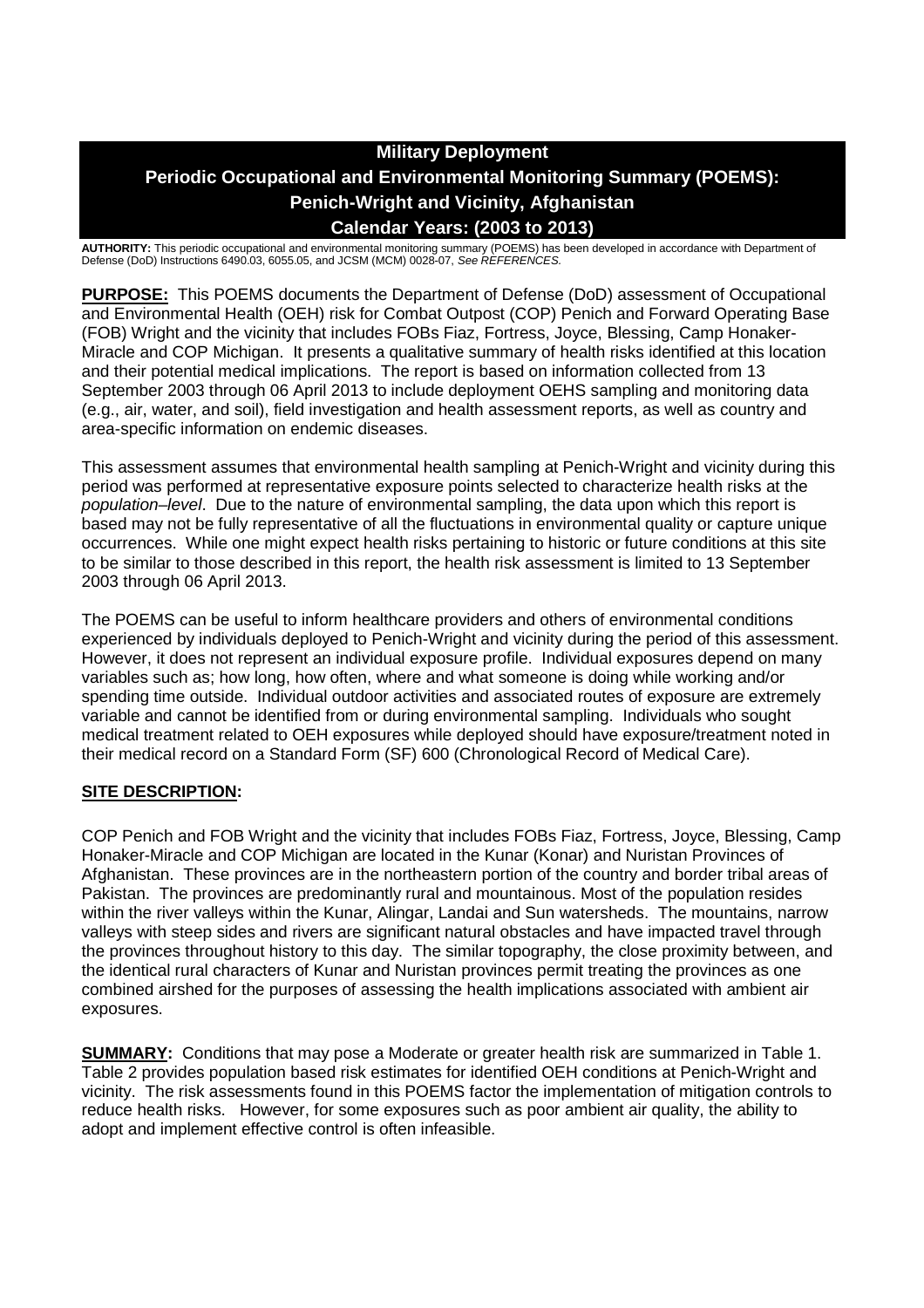#### **Table 1: Summary of Occupational and Environmental Conditions with MODERATE or Greater Health Risk**

#### *Short-term health risks & medical implications:*

The following hazards may be associated with potential acute health effects in some personnel during deployment at Penich-Wright and vicinity that includes COP Penich and FOB Wright and the vicinity that includes FOBs Fiaz, Fortress, Joyce, Blessing, Camp Honaker-Miracle and COP Michigan:

Food/waterborne diseases (e.g., bacterial diarrhea, hepatitis A, typhoid/paratyphoid fever, diarrhea-cholera, diarrheaprotozoal, brucellosis, hepatitis E); other endemic diseases (malaria, cutaneous leishmaniasis (acute), Crimean-Congo hemorrhagic fever, sandfly fever, typhus-miteborne, leptospirosis, Tuberculosis (TB), rabies, anthrax, Q fever); and heat stress. For food/waterborne diseases (e.g., bacterial diarrhea, hepatitis A, typhoid/paratyphoid fever, diarrhea-cholera, diarrhea-protozoal, brucellosis, hepatitis E), if ingesting local food and water, the health effects can temporarily incapacitate personnel (diarrhea) or result in prolonged illness (hepatitis A, typhoid/paratyphoid fever, brucellosis, hepatitis E). Risks from food/waterborne diseases may have been reduced with preventive medicine controls and mitigation, which includes hepatitis A and typhoid fever vaccinations and only drinking from approved water sources in accordance with standing CENTCOM policy. For other vector-borne endemic diseases (malaria, cutaneous leishmaniasis (acute), Crimean-Congo hemorrhagic fever, sandfly fever, typhus-miteborne), these diseases may constitute a significant risk due to exposure to biting vectors; risk reduced to 'Low' by proper wear of the treated uniform, application of repellent to exposed skin, bed net use, and appropriate chemoprophylaxis, as well as minimizing areas of standing water and other vector-breeding areas. For water contact diseases (leptospirosis), activities involving extensive contact with surface waters increases risk. For respiratory diseases (TB), personnel living in close-quarter conditions are at the greatest risk for person-to-person spread. Animal contact diseases (rabies, anthrax, Q fever), pose year-round risk. For heat stress, risks are greater during hot weather months of June through September, and greater for susceptible persons including those older than 45, of low fitness level, unacclimatized, or with underlying medical conditions, and those under operational constraints (equipment, PPE, vehicles). Risks from heat stress may have been reduced with preventive medicine controls, work-rest cycles, proper hydration and nutrition, and mitigation.

Air quality: For inhalable coarse particulate matter less than 10 micrometers in diameter ( $PM_{10}$ ), the  $PM_{10}$  overall short-term risk was 'none identified based on the available sampling data.' For inhalable fine particulate matter less than 2.5 micrometers in diameter (PM2.5), the PM2.5 overall short-term risk was 'none identified based on the available sampling data.' However, exposures to PM<sub>10</sub> and PM<sub>2.5</sub> are variable, and may cause serious short-term health effects (e.g., eye, nose or throat and lung irritation) in some personnel while at this site, particularly exposures to high levels of dust such as during high winds or dust storms. For PM<sub>10</sub> and PM<sub>2.5</sub>, certain subgroups of the deployed forces (e.g., those with pre-existing asthma/cardio-pulmonary conditions) are at greatest risk of developing notable health effects. For burn pits, although the short-term risk for PM<sub>10</sub> and for PM<sub>2.5</sub>, was not evaluated due to 'no data available' for PM<sub>10</sub> and 'no data available' for PM<sub>2.5</sub>, there was an operating burn pit utilized at or around FOB Joyce, and other burn pits may have operated on the other base camps – see Section10.7. For burn pits, exposures may vary, and exposure to high levels of  $PM_{10}$  and to  $PM_{2.5}$  in the smoke may also result in mild to more serious short-term health effects (e.g., eye, nose or throat and lung irritation) in some personnel and certain subgroups while at this site. Although most short-term health effects from exposure to particulate matter and burn pit smoke should have resolved post-deployment, providers should be prepared to consider the relationship between deployment exposures and current complaints. Some individuals may have sought treatment for acute respiratory irritation during their time at Penich-Wright and vicinity that includes FOB Fiaz, FOB Fortress, and FOB Joyce. Personnel who reported with symptoms or required treatment while at this site should have exposure and treatment noted in medical record (e.g., electronic medical record and/or on a Standard Form (SF) 600 (*Chronological Record of Medical Care*).

#### *Long-term health risks & medical implications:*

The following hazards may be associated with potential chronic health effects in some personnel during deployment at Penich-Wright and vicinity that includes FOBs Fiaz, Fortress, Joyce, Blessing, Camp Honaker-Miracle and COP Michigan:

Air quality: For inhalable fine particulate matter less than 2.5 micrometers in diameter (PM<sub>2.5</sub>), the overall long-term risk was not evaluated due to 'insufficient data.' Inhalable coarse particulate matter less than 10 micrometers in diameter (PM<sub>10</sub>) was 'not evaluated for long-term risk due to no available health guidelines'. However, the area was dusty, and conditions may have varied. In addition, for burn pits, although the long-term risk for  $PM_{10}$  and for  $PM_{2.5}$  was not evaluated due to 'no available data' for PM<sub>10</sub> and 'no data available' for PM<sub>2.5</sub>, there were burn pits utilized at or around FOB Joyce, and other burn pits may have operated on the other base camps, and conditions may have varied – see Section 10.7. For inhalational exposure to high levels of dust,  $PM_{10}$  and  $PM_{2.5}$ , such as during high winds or dust storms, and for exposure to burn pit smoke, it is considered possible that some otherwise healthy personnel who were exposed for a long-term period to dust and particulate matter could develop certain health conditions (e.g., reduced lung function, cardiopulmonary disease). Personnel with a history of asthma or cardiopulmonary disease could potentially be more likely to develop such chronic health conditions. While the dust and particulate matter exposures and exposures to burn pits are acknowledged, at this time there were no specific recommended, post-deployment medical surveillance evaluations or treatments. Providers should still consider overall individual health status (e.g., any underlying conditions/susceptibilities) and any potential unique individual exposures (such as burn pits/barrels, incinerators, occupational or specific personal dosimeter data) when

> Page 2 of 23 Reviewed by CENTCOM SG (03 September 2014) Final Approval Date (22 January 2015)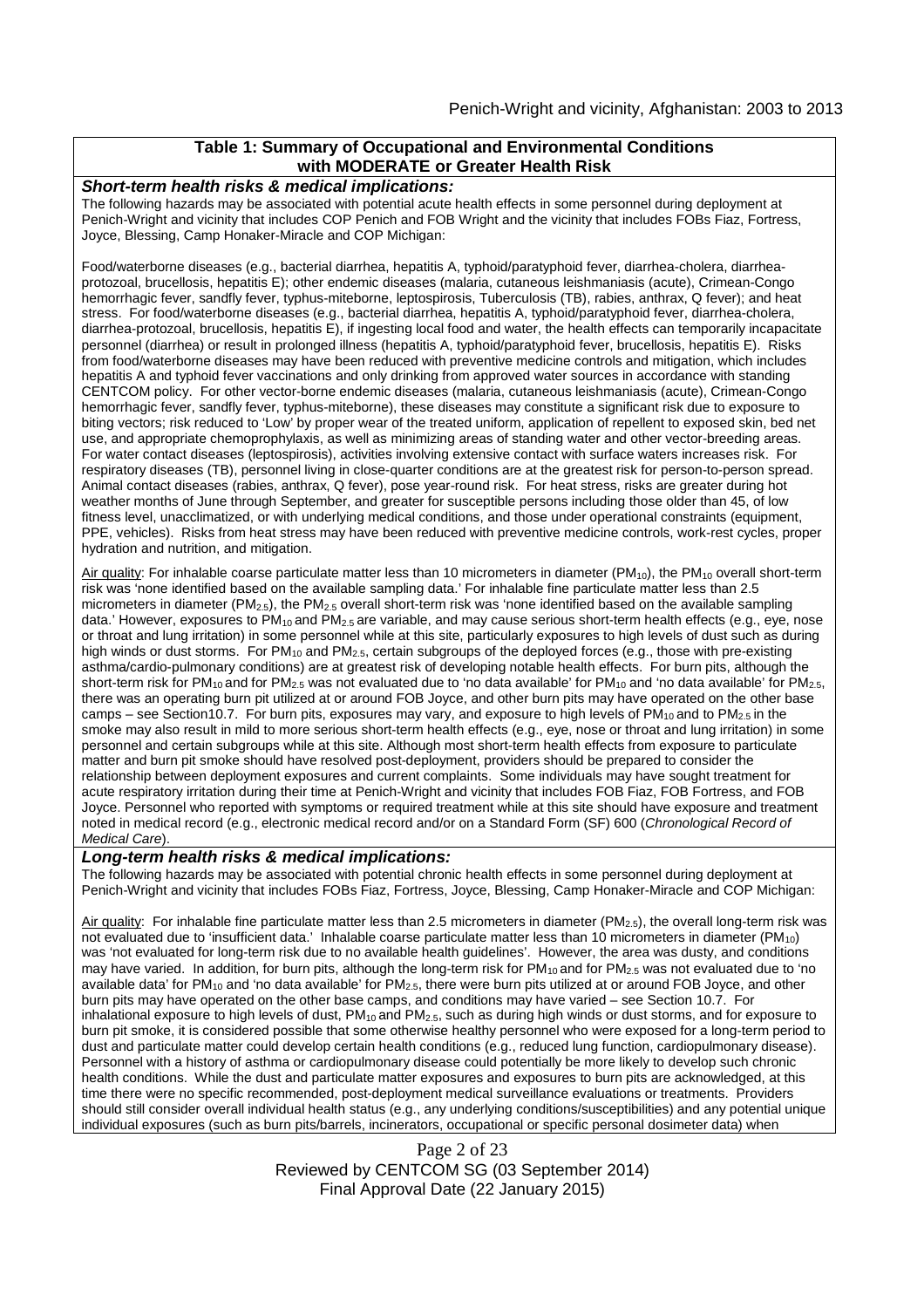assessing individual concerns. Certain individuals may need to be followed/evaluated for specific occupational exposures/injuries (e.g., annual audiograms as part of the medical surveillance for those enrolled in the Hearing Conservation Program; and personnel covered by Respiratory Protection Program and/or Hazardous Waste/Emergency Responders Medical Surveillance).

> Page 3 of 23 Reviewed by CENTCOM SG (03 September 2014) Final Approval Date (22 January 2015)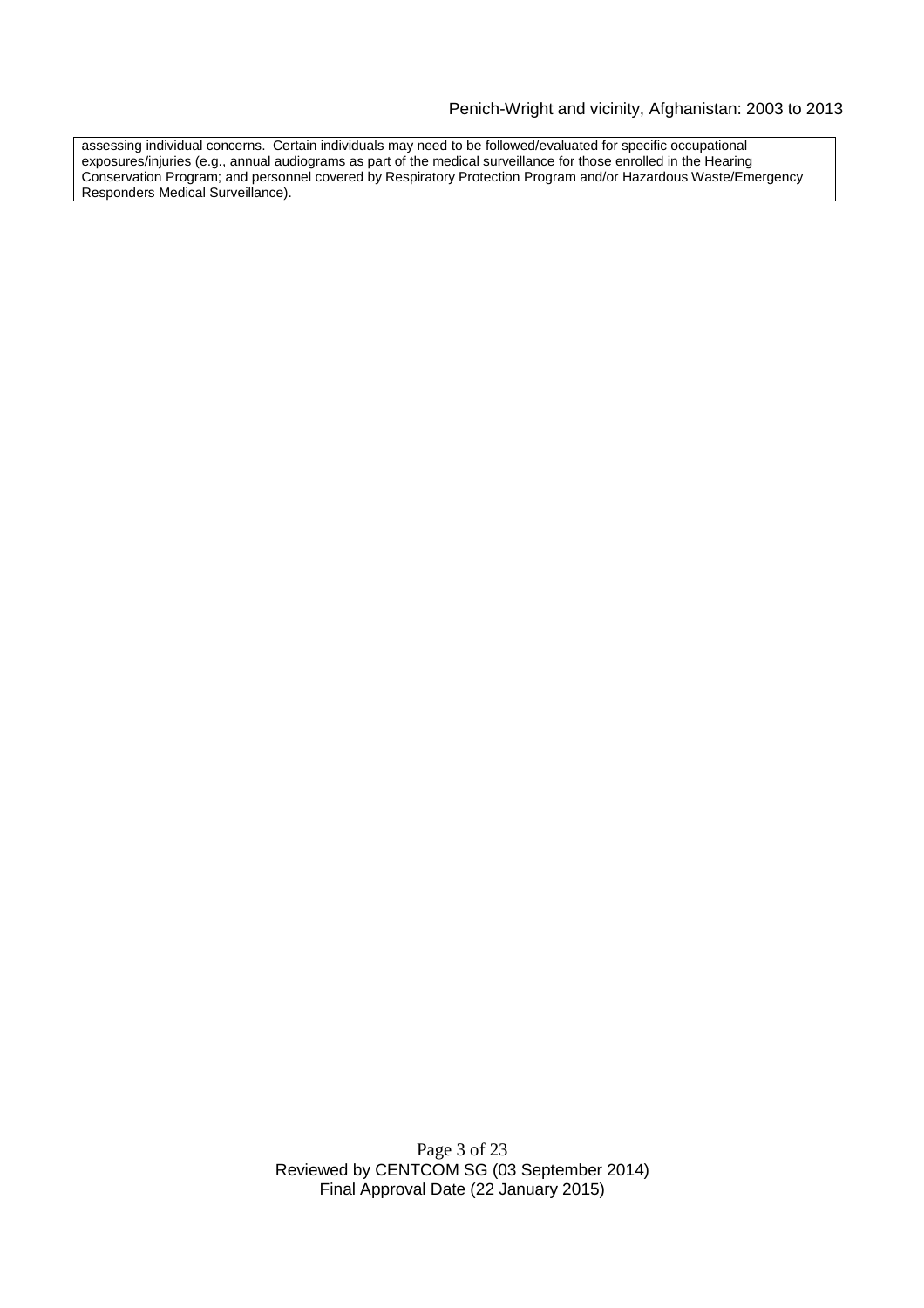| Source of<br><b>Identified Health</b><br>Risk <sup>3</sup>       | Unmitigated Health Risk Estimate <sup>4</sup>                                                                                                                                                                                                                                                                                                                                | <b>Control Measures</b><br>Implemented                                                                                                                                                                                                                                                                                                                                                    | <b>Residual Health Risk Estimate<sup>4</sup></b>                                                                                                                                            |
|------------------------------------------------------------------|------------------------------------------------------------------------------------------------------------------------------------------------------------------------------------------------------------------------------------------------------------------------------------------------------------------------------------------------------------------------------|-------------------------------------------------------------------------------------------------------------------------------------------------------------------------------------------------------------------------------------------------------------------------------------------------------------------------------------------------------------------------------------------|---------------------------------------------------------------------------------------------------------------------------------------------------------------------------------------------|
| <b>ENDEMIC</b><br><b>DISEASE</b>                                 |                                                                                                                                                                                                                                                                                                                                                                              |                                                                                                                                                                                                                                                                                                                                                                                           |                                                                                                                                                                                             |
| Food<br>borne/Waterborne<br>(e.g., diarrhea-<br>bacteriological) | Short-term: Variable; High (bacterial<br>diarrhea, hepatitis A, typhoid fever) to<br>Moderate (diarrhea-cholera, diarrhea-<br>protozoal, brucellosis, hepatitis E) if<br>ingesting local food/water, the health<br>effects can temporarily incapacitate<br>personnel (diarrhea) or result in<br>prolonged illness (hepatitis A, Typhoid<br>fever, hepatitis E, brucellosis). | Preventive measures<br>include Hepatitis A and<br>Typhoid fever vaccination<br>and consumption of food<br>and water only from<br>approved sources.                                                                                                                                                                                                                                        | Short-term: Low to none                                                                                                                                                                     |
|                                                                  | Long-term: none identified                                                                                                                                                                                                                                                                                                                                                   |                                                                                                                                                                                                                                                                                                                                                                                           | Long-term: No data available                                                                                                                                                                |
| Arthropod Vector<br><b>Borne</b>                                 | Short-term: Variable; High for malaria,<br>Moderate for leishmaniasis -<br>cutaneous (acute), Crimean-Congo<br>hemorrhagic fever, sandfly fever,<br>typhus-miteborne; and Low for, the<br>plague and West Nile fever.                                                                                                                                                        | Preventive measures<br>include proper wear of<br>treated uniform,<br>application of repellent to<br>exposed skin, bed net<br>use, minimizing areas of<br>standing water and<br>appropriate<br>chemoprophylaxis.                                                                                                                                                                           | Short-term: Low                                                                                                                                                                             |
|                                                                  | Long-term: Low for Leishmaniasis-<br>visceral infection.                                                                                                                                                                                                                                                                                                                     |                                                                                                                                                                                                                                                                                                                                                                                           | Long-term: No data available                                                                                                                                                                |
| Water-Contact<br>(e.g. wading,<br>swimming)                      | Short-term: Moderate for leptospirosis                                                                                                                                                                                                                                                                                                                                       | Recreational swimming in<br>surface waters not likely in<br>this area of Afghanistan<br>during this time period.                                                                                                                                                                                                                                                                          | Short-term: Low for leptospirosis.                                                                                                                                                          |
|                                                                  | Long-term: No data available                                                                                                                                                                                                                                                                                                                                                 |                                                                                                                                                                                                                                                                                                                                                                                           | Long-term: No data available                                                                                                                                                                |
| Respiratory                                                      | Short-term: Variable; Moderate for<br>tuberculosis (TB) to Low for<br>meningococcal meningitis.                                                                                                                                                                                                                                                                              | Providing adequate living<br>and work space; medical<br>screening; vaccination.                                                                                                                                                                                                                                                                                                           | Short-term: Low                                                                                                                                                                             |
|                                                                  | Long-term: No data available                                                                                                                                                                                                                                                                                                                                                 |                                                                                                                                                                                                                                                                                                                                                                                           | Long-term: No data available                                                                                                                                                                |
| <b>Animal Contact</b>                                            | Short-term: Variable; Moderate for<br>rabies, anthrax, Q-fever to Low for<br>H5N1 avian influenza.                                                                                                                                                                                                                                                                           | Prohibiting contact with,<br>adoption, or feeding of<br>feral animals IAW U.S.<br><b>Central Command</b><br>(CENTCOM) General<br>Order (GO) 1B. Risks are<br>further reduced in the<br>event of assessed contact<br>by prompt post-exposure<br>rabies prophylaxis IAW<br>The Center for Disease<br>Control's (CDC) Advisory<br>Committee on<br><b>Immunization Practices</b><br>guidance. | Short-term: No data available                                                                                                                                                               |
|                                                                  | Long-term: Low (Rabies)                                                                                                                                                                                                                                                                                                                                                      |                                                                                                                                                                                                                                                                                                                                                                                           | Long-term: No data available                                                                                                                                                                |
| <b>VENOMOUS</b><br><b>ANIMAL/</b><br><b>INSECTS</b>              |                                                                                                                                                                                                                                                                                                                                                                              |                                                                                                                                                                                                                                                                                                                                                                                           |                                                                                                                                                                                             |
| Snakes,<br>scorpions, and<br>spiders                             | Short-term: Low; If encountered,<br>effects of venom vary with species<br>from mild localized swelling (e.g.<br>Latrodectus dahlia) to potentially lethal<br>effects (e.g. Gloydius halys).                                                                                                                                                                                  | Risk reduced by avoiding<br>contact, proper wear of<br>uniform (especially<br>footwear), and proper and<br>timely treatment.                                                                                                                                                                                                                                                              | Short-term: Low; If encountered,<br>effects of venom vary with species<br>from mild localized swelling (e.g.<br>Latrodectus dahlia) to potentially lethal<br>effects (e.g. Gloydius halys). |
|                                                                  | Long-term: No data available                                                                                                                                                                                                                                                                                                                                                 |                                                                                                                                                                                                                                                                                                                                                                                           | Long-term: No data available                                                                                                                                                                |

## **Table 2. Population-Based Health Risk Estimates - Penich-Wright and vicinity that includes FOBs Fiaz, Fortress, Joyce, Blessing, Camp Honaker-Miracle and COP Michigan 1, 2**

Page 4 of 23

Final Approval Date (22 January 2015)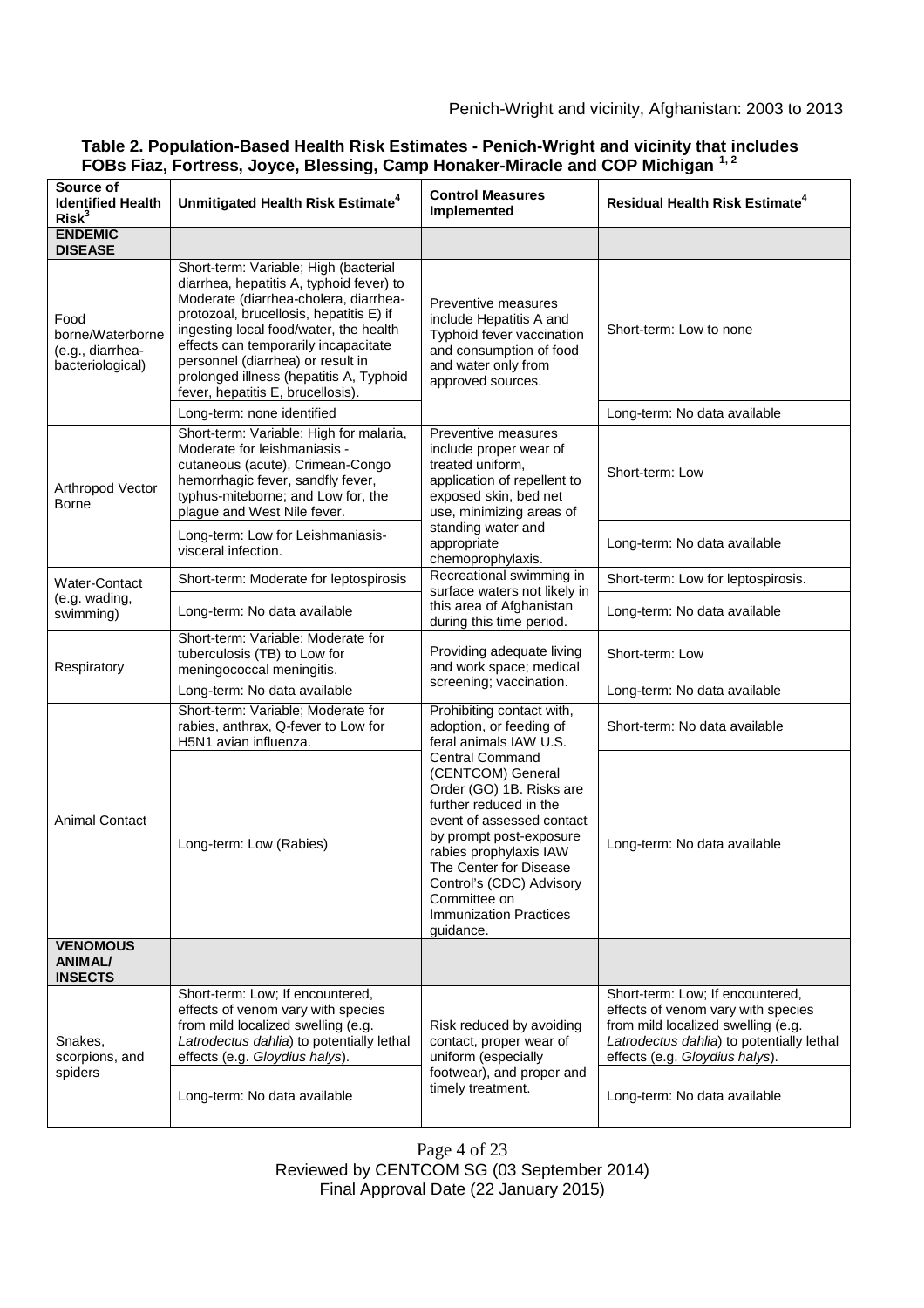| <b>HEAT/COLD</b><br><b>STRESS</b> |                                                                                                                                                                                                                                                   |                                                                                                                                                                                                                                         |                                                                                                                                                                                                                                                  |
|-----------------------------------|---------------------------------------------------------------------------------------------------------------------------------------------------------------------------------------------------------------------------------------------------|-----------------------------------------------------------------------------------------------------------------------------------------------------------------------------------------------------------------------------------------|--------------------------------------------------------------------------------------------------------------------------------------------------------------------------------------------------------------------------------------------------|
| Heat                              | Short-term: Variable; Risk of heat<br>injury is High for June-September, and<br>Low for all other months.                                                                                                                                         | Work-rest cycles, proper<br>hydration and nutrition,<br>and Wet Bulb Globe<br>Temperature (WBGT)<br>monitoring.                                                                                                                         | Short-term: Variable; Risk of heat<br>injury in unacclimatized or susceptible<br>personnel is Moderate for June-<br>September and Low for all others.                                                                                            |
|                                   | Long-term: Low, The long-term risk<br>was Low. However, the risk may be<br>greater to certain susceptible persons-<br>those older (i.e., greater than 45<br>years), in lesser physical shape, or<br>with underlying medical/health<br>conditions. |                                                                                                                                                                                                                                         | Long-term: Low, The long-term risk is<br>Low. However, the risk may be<br>greater to certain susceptible persons-<br>those older (i.e., greater than 45<br>years), in lesser physical shape, or<br>with underlying medical/health<br>conditions. |
| Cold                              | Short-term: Low risk of cold<br>stress/injury.                                                                                                                                                                                                    | Risks from cold stress<br>reduced with protective<br>measures such as use of<br>the buddy system, limiting<br>exposure during cold<br>weather, proper hydration<br>and nutrition, and proper<br>wear of issued protective<br>clothing.  | Short-term: Low risk of cold<br>stress/injury.                                                                                                                                                                                                   |
|                                   | Long-term: Low; Long-term health<br>implications from cold injuries are rare<br>but can occur, especially from more<br>serious injuries such as frost bite.                                                                                       |                                                                                                                                                                                                                                         | Long-term: Low; Long-term health<br>implications from cold injuries are rare<br>but can occur, especially from more<br>serious injuries such as frost bite.                                                                                      |
| <b>Unique</b><br>Incidents/       |                                                                                                                                                                                                                                                   |                                                                                                                                                                                                                                         |                                                                                                                                                                                                                                                  |
| <b>Concerns</b>                   |                                                                                                                                                                                                                                                   |                                                                                                                                                                                                                                         |                                                                                                                                                                                                                                                  |
| <b>Burn Pits</b>                  | Short-term: No data available                                                                                                                                                                                                                     | Control measures may<br>have included locating<br>burn pits downwind of<br>prevailing winds,<br>increased distance from<br>living and working areas<br>when possible, and<br>improved waste<br>segregation and<br>management techniques | Short-term: No data available                                                                                                                                                                                                                    |
|                                   | Long-term: No data available                                                                                                                                                                                                                      |                                                                                                                                                                                                                                         | Long-term: No data available                                                                                                                                                                                                                     |
| Pesticides/Pest<br>Control        | Short-term: Low                                                                                                                                                                                                                                   | See Section 10.4                                                                                                                                                                                                                        | Short-term: Low                                                                                                                                                                                                                                  |
|                                   | Long-term: Low                                                                                                                                                                                                                                    |                                                                                                                                                                                                                                         | Long-term: Low                                                                                                                                                                                                                                   |

<sup>1</sup>This Summary Table provides a qualitative estimate of population-based short- and long-term health risks associated with the occupational environment conditions at Penich-Wright and vicinity that includes FOBs Fiaz, Fortress, Joyce, Blessing, Camp Honaker-Miracle and COP Michigan. It does not represent an individual exposure profile. Actual individual exposures and health effects depend on many variables. For example, while a chemical may have been present in the environment, if a person did not inhale, ingest, or contact a specific dose of the chemical for adequate duration and frequency, then there may have been no health risk. Alternatively, a person at a specific location may have experienced a unique exposure which could result in a significant individual exposure. Any such person seeking medical care should have their specific exposure documented in an SF600.

2 This assessment is based on specific environmental sampling data and reports obtained from 13 September 2003 through 06 April 2013. Sampling locations are assumed to be representative of exposure points for the camp population but may not reflect all the fluctuations in environmental quality or capture unique exposure incidents.

 $3$ This Summary Table is organized by major categories of identified sources of health risk. It only lists those sub-categories specifically identified and addressed at Penich-Wright and vicinity. The health risks are presented as Low, Moderate, High or Extremely High for both acute and chronic health effects. The health risk level is based on an assessment of both the potential severity of the health effects that could be caused and probability of the exposure that would produce such health effects. Details can be obtained from the USAPHC/ Army Institute of Public Health (AIPH). Where applicable, "None Identified" is used when though a potential exposure is identified, and no health risks of either a specific acute or chronic health effects are determined. More detailed descriptions of OEH exposures that are evaluated but determined to pose no health risk are discussed in the following sections of this report.

4 Health risks in this Summary Table are based on quantitative surveillance thresholds (e.g., endemic disease rates; host/vector/pathogen surveillance) or screening levels, e.g. Military Exposure Guidelines (MEGs) for chemicals*.* Some previous assessment reports may provide slightly inconsistent health risk estimates because quantitative criteria such as MEGs may have changed since the samples were originally evaluated and/or because this assessment makes use of all historic site data while previous reports may have only been based on a select few samples.

> Page 5 of 23 Reviewed by CENTCOM SG (03 September 2014) Final Approval Date (22 January 2015)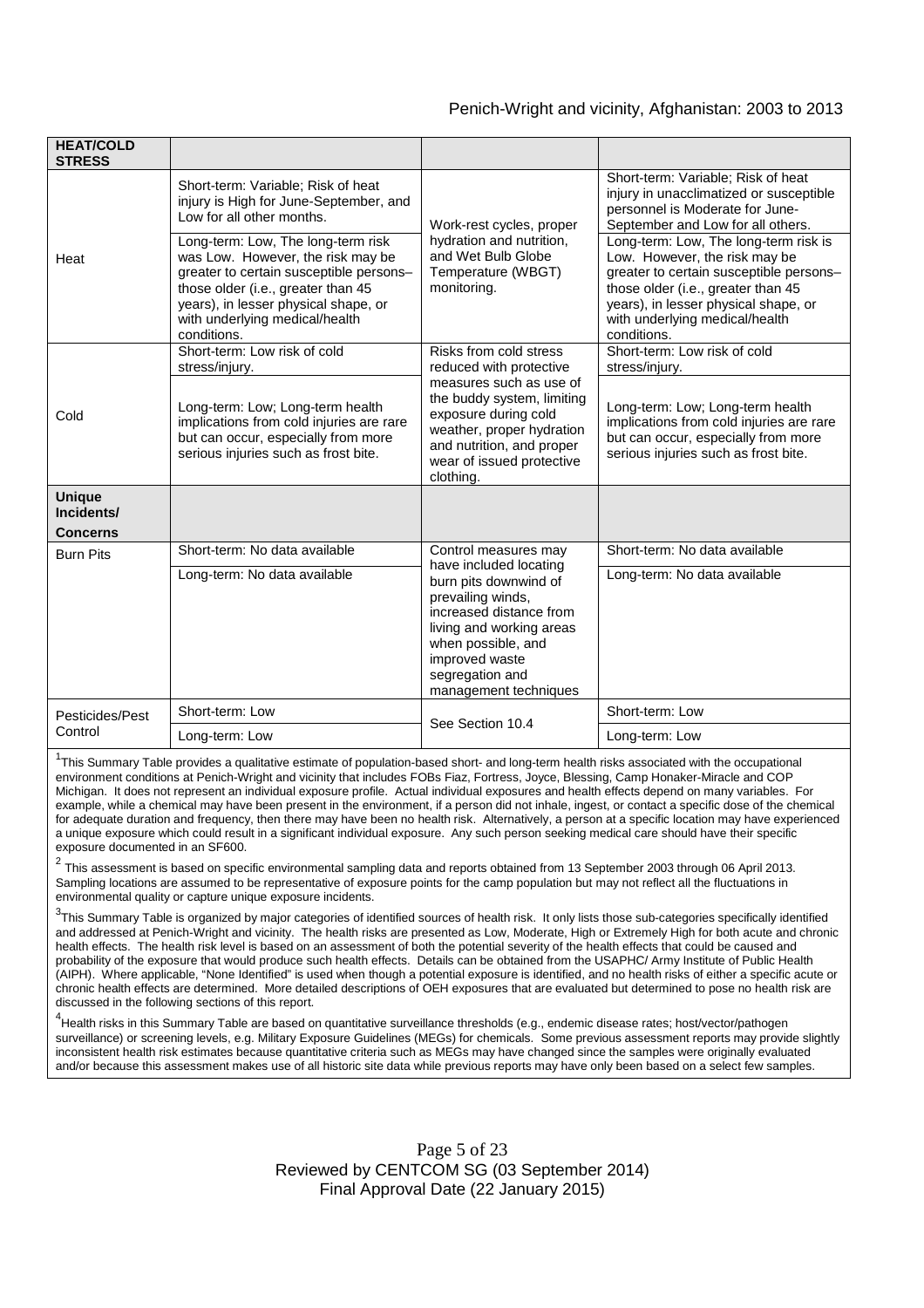# **1 Discussion of Health Risks at Penich-Wright and vicinity, Afghanistan by Source**

The following sections provide additional information about the OEH conditions summarized above. All risk assessments were performed using the methodology described in the US Army Public Health Command Technical Guide 230, *Environmental Health Risk Assessment and Chemical Exposure Guidelines for Deployed Military Personnel* (USAPHC TG 230, Reference 9). All OEH risk estimates represent residual risk after accounting for preventive controls in place. Occupational exposures and exposures to endemic diseases are greatly reduced by preventive measures. For environmental exposures related to airborne dust, there are limited preventive measures available, and available measures have little efficacy in reducing exposure to ambient conditions.

# **2 Air**

## 2.1 Site-Specific Sources Identified

Penich-Wright and vicinity is situated in a mountainous environment which is dry a majority of the time and fluctuates from cold to hot depending on season. Inhalational exposure to high levels of dust and particulate matter, such as during high winds or dust storms, may result in mild to more serious shortterm health effects (e.g., eye, nose or throat and lung irritation) in some personnel. Additionally, certain subgroups of the deployed forces (e.g., those with pre-existing asthma/cardio pulmonary conditions) are at greatest risk of developing notable health effects.

## 2.2 Particulate matter

Particulate matter (PM) is a complex mixture of extremely small particles suspended in the ambient air. The PM includes solid particles and liquid droplets emitted directly into the air by sources such as: power plants, motor vehicles, aircraft, generators, construction activities, fires, and natural windblown dust. The PM can include sand, soil, metals, volatile organic compounds (VOC), allergens, and other compounds such as nitrates or sulfates that are formed by condensation or transformation of combustion exhaust. The PM composition and particle size vary considerably depending on the source. Generally, PM of health concern is divided into two fractions:  $PM_{10}$ , which includes coarse particles with a diameter of 10 micrometers or less, and fine particles less than 2.5 micrometers (PM<sub>2.5</sub>), which can reach the deepest regions of the lungs when inhaled. Exposure to excessive PM is linked to a variety of potential health effects.

#### 2.3 Particulate matter, less than 10 micrometers ( $PM_{10}$ )

## 2.3.1 Exposure Guidelines:

Short Term (24-hour) PM<sub>10</sub> (micrograms per cubic Long-term PM<sub>10</sub> MEG (µg/m<sup>3</sup>): meter, μg/m<sup>3</sup>):

- Negligible MEG = 250 **a** Not defined and not available.
- Marginal MEG  $=$  420
- Critical MEG  $= 600$

2.3.2 Sample data/Notes:

A total of 8 valid PM<sub>10</sub> air samples were collected from  $2012 - 2013$ . The range of 24-hour PM<sub>10</sub> concentrations was 28 μg/m<sup>3</sup> – 210 μg/m<sup>3</sup> with an average concentration of 104 μg/m<sup>3</sup>.

> Page 6 of 23 Reviewed by CENTCOM SG (03 September 2014) Final Approval Date (22 January 2015)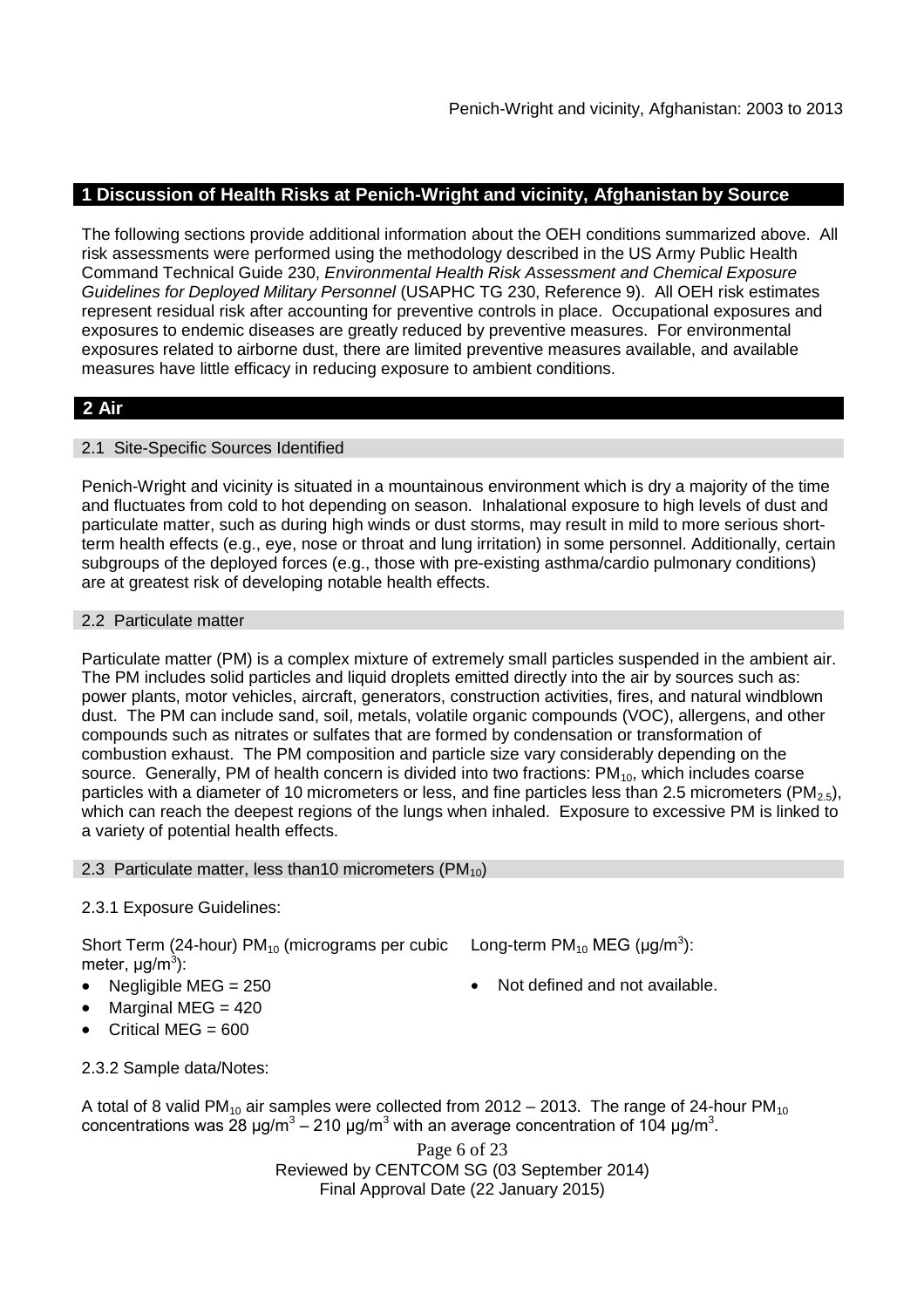FOB Fiaz: A total of 1 valid PM<sub>10</sub> air sample was collected on 16 July 2012. The 24-hour PM<sub>10</sub> concentration was 210  $\mu$ g/m<sup>3</sup>.

FOB Fortress: A total of 2 valid PM<sub>10</sub> air samples were collected from 28 January 2012 to 11 July 2012. The range of 24-hour PM<sub>10</sub> concentrations was 43 µg/m $^3$  – 170 µg/m $^3$  with an average concentration of 107  $\mu$ g/m<sup>3</sup>.

FOB Joyce: A total of 1 valid PM<sub>10</sub> air sample was collected on 29 March 2013. The 24-hour PM<sub>10</sub> concentration was 40  $\mu$ g/m<sup>3</sup>.

COP Penich: A total of 2 valid PM<sub>10</sub> air samples were collected from 29 January 2012 to 27 June 2012. The range of 24-hour PM<sub>10</sub> concentrations was 28 µg/m $^3$  – 152 µg/m $^3$  with an average concentration of 90 μg/m<sup>3</sup>.

FOB Wright: A total of 2 valid  $PM_{10}$  air samples were collected from 15 June 2012 to 06 April 2013. The range of 24-hour PM<sub>10</sub> concentrations was 51  $\mu$ g/m3 – 136  $\mu$ g/m3 with an average concentration of 93 μg/m3.

2.3.3 Short-term health risks:

**None identified based on the available sampling data.** No parameters exceeded 24-hour Negligible MEGs.

2.3.4 Long-term health risk:

**Not Evaluated-no available health guidelines**. The U.S. Environmental Protection Agency (EPA) has retracted its long-term standard (national ambient air quality standards, NAAQS) for  $PM<sub>10</sub>$  due to an inability to clearly link chronic health effects with chronic  $PM_{10}$  exposure levels.

#### 2.4 Particulate Matter, less than 2.5 micrometers ( $PM<sub>2.5</sub>$ )

2.4.1 Exposure Guidelines:

Short Term (24-hour) PM $_{2.5}$  (µg/m $^3$ 

- 
- 
- Critical MFG  $=$  500

2.4.2 Sample data/Notes:

): Long-term (1year)  $PM_{2.5}$ MEGs (µg/m<sup>3</sup>):

- Negligible MEG = 65 Negligible MEG = 15
- Marginal MEG =  $250$   $\bullet$  Marginal MEG =  $65$

FOB Fiaz: A total of 1 valid PM<sub>2.5</sub> air sample was collected on 16 July 2012. The 24-hour PM<sub>2.5</sub> concentration was 60  $\mu$ g/m<sup>3</sup>.

FOB Fortress: A total of 1 valid PM<sub>2.5</sub> air sample was collected on 28 January 2012. The 24-hour PM<sub>2.5</sub> concentration was 28  $\mu$ g/m<sup>3</sup>.

FOB Joyce: A total of 1 valid PM<sub>2.5</sub> air sample was collected on 28 January 2012. The 24-hour PM<sub>2.5</sub> concentration was 38  $\mu$ g/m<sup>3</sup>.

> Page 7 of 23 Reviewed by CENTCOM SG (03 September 2014) Final Approval Date (22 January 2015)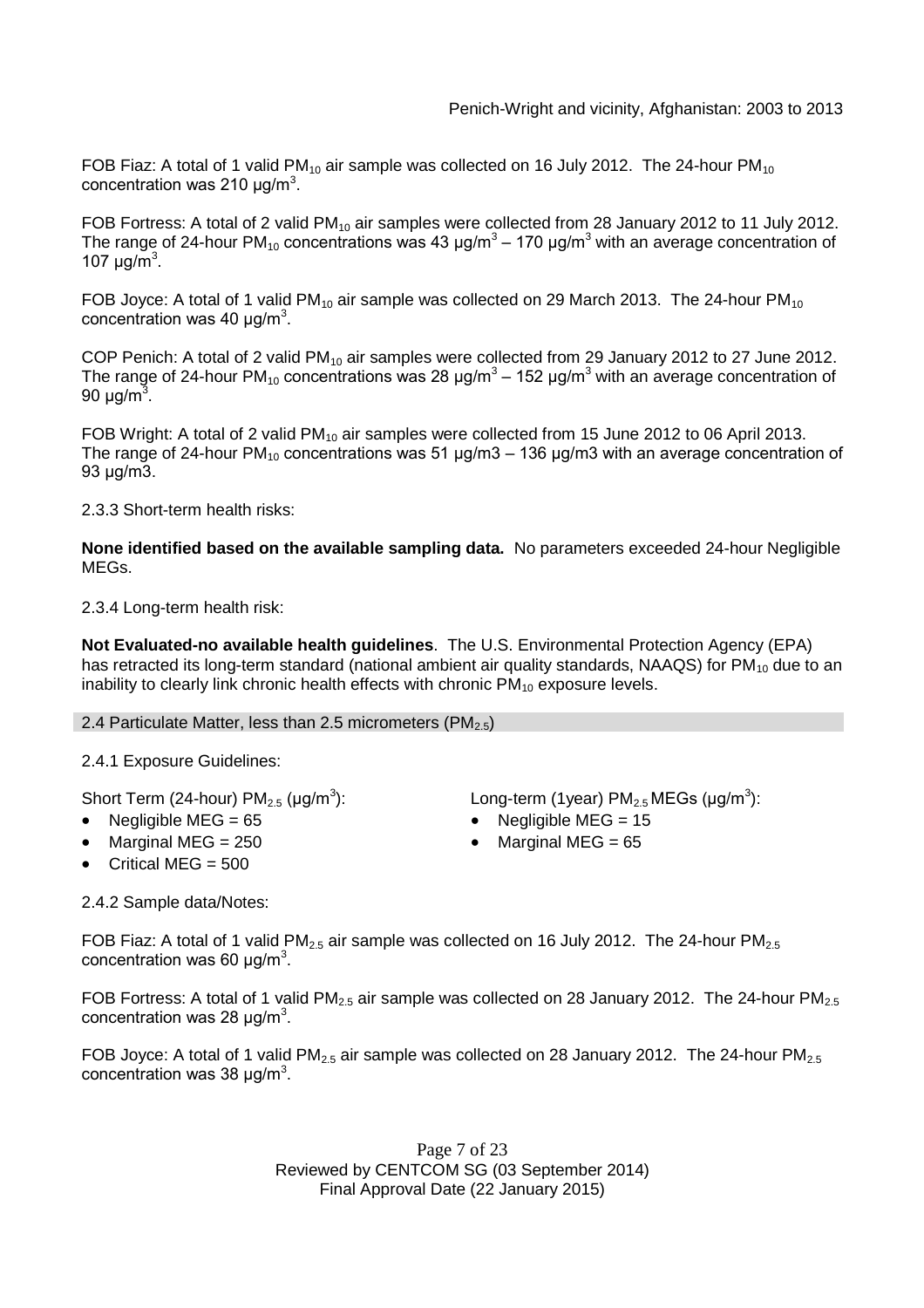COP Penich: A total of 1 valid PM<sub>2.5</sub> air sample was collected on 29 January 2012. The 24-hour PM<sub>2.5</sub> concentration was 20  $\mu$ g/m<sup>3</sup>.

FOB Wright: A total of 1 valid PM<sub>2.5</sub> air sample was collected on 15 June 2012. The 24-hour PM<sub>2.5</sub> concentration was 53  $\mu$ g/m<sup>3</sup>.

Camp Honaker-Miracle: A total of 1 valid PM<sub>2.5</sub> air sample was collected on 29 July 2012. The 24-hour PM<sub>2.5</sub> concentration was 77  $\mu$ g/m<sup>3</sup>.

2.4.3 Short-term health risks:

**None identified based on the available sampling data.** The hazard severity was negligible for the single  $PM<sub>2.5</sub>$  air sample concentration at Camp Honaker-Miracle. However, a single data point is insufficient to characterize short-term risk.

2.4.4 Long-term health risks:

**None identified based on the available sampling data.** Although there were PM<sub>2.5</sub> sample results which exceeded the 1-year Negligible MEG at all six locations, single data points are insufficient to characterize long-term risk.

. 2.5 Airborne Metals

2.5.1 Sample data/Notes:

No metals were detected in the  $PM_{10}$  airborne metals samples collected. Zinc was detected in the PM2.5 airborne metal sample collected at FOB Fiaz on 16 July 2012, but at a concentration below short and long-term MEGs.

2.5.2 Short and long-term health risks:

**None identified based on the available sampling data.** No parameters exceeded 1-year Negligible MEGs.

2.6 Volatile Organic Compounds (VOC)

2.6.1 Sample data/Notes:

The health risk assessment is based on average and peak concentration of 2 valid volatile organic chemical (VOC) air samples collected at FOB Joyce on 29 March 2013, and the likelihood of exposure. None of the analyzed VOC pollutants were found at concentrations above short or long-term MEGs.

2.6.2 Short and long-term health risks:

**None identified based on the available sampling data.** No parameters exceeded 1-year Negligible MEGs.

> Page 8 of 23 Reviewed by CENTCOM SG (03 September 2014) Final Approval Date (22 January 2015)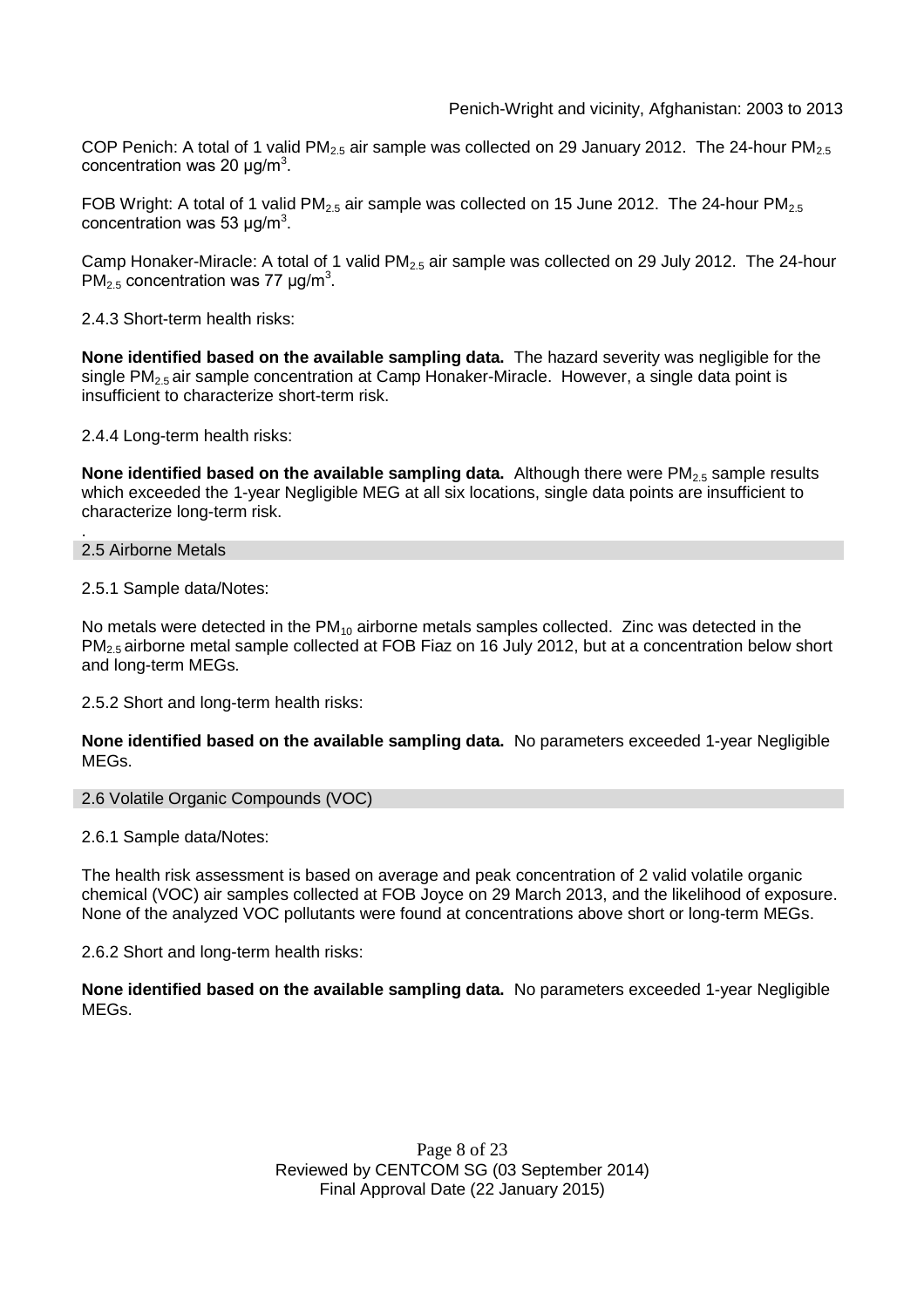## **3 Soil**

## 3.1 Site-Specific Sources Identified

## 3.2 Sample data/Notes:

A total of 34 valid surface soil samples were collected from FOBs Fiaz (n=2, 2008 and 2012), Fortress (n=5, 2008-2012), Joyce (n=9, 2008-2011), Wright (n=14, 2006-2013), Blessing (n=1, 2006), COP Penich (n=2, 2012) and Camp Honaker-Miracle (n=1, 2012) between 28 July 2006 and 29 March 2013 to assess OEH health risk to deployed personnel. The percent of the population exposed to soil and associated dust in the sampled areas was from 50-75% for all samples. For the risk assessment, personnel are assumed to remain at this location for 6 months to 1 year. The primary soil contamination exposure pathways are dermal contact and dust inhalation. Typical parameters analyzed for included semi volatile organic compounds (SVOCs), heavy metals, polychlorinated biphenyls (PCBs), pesticides, herbicides. If the contaminant was known or suspected, other parameters may have been analyzed for (i.e., total petroleum hydrocarbons (TPH) and polycyclic aromatic hydrocarbons (PAH) near fuel spills).

## 3.3 Short-term health risk:

**Not an identified source of health risk**. Currently, sampling data for soil are not evaluated for short term (acute) health risks**.**

## 3.4 Long-term health risk:

**None identified based on available sample data.** No parameters exceeded 1-year Negligible MEGs.

#### **4 Water**

In order to assess the health risk to U.S. personnel from exposure to water in theater, the USAPHC identified the most probable exposure pathways. These are based on the administrative information provided on the field data sheets submitted with the samples taken over the time period being evaluated. Based on the information provided from the field, some samples of untreated water were associated with source water for treatment and no exposure pathways were associated with those samples. Therefore, those untreated samples were not assessed as potential health hazards. It is assumed that 100% of all U.S. personnel were directly exposed to Reverse Osmosis Water Purification Unit (ROWPU) treated and disinfected fresh bulk water, since this classification of water is primarily used for personal hygiene, showering, cooking, and vehicle washing. Field data sheets indicate that bottled water is the only approved source of drinking water.

#### 4.1 Drinking Water: Bottled or Packaged Water

4.1.1 Short-term and long-term health risk:

**Not able to be assessed.** No data available for analysis.

Page 9 of 23 Reviewed by CENTCOM SG (03 September 2014) Final Approval Date (22 January 2015)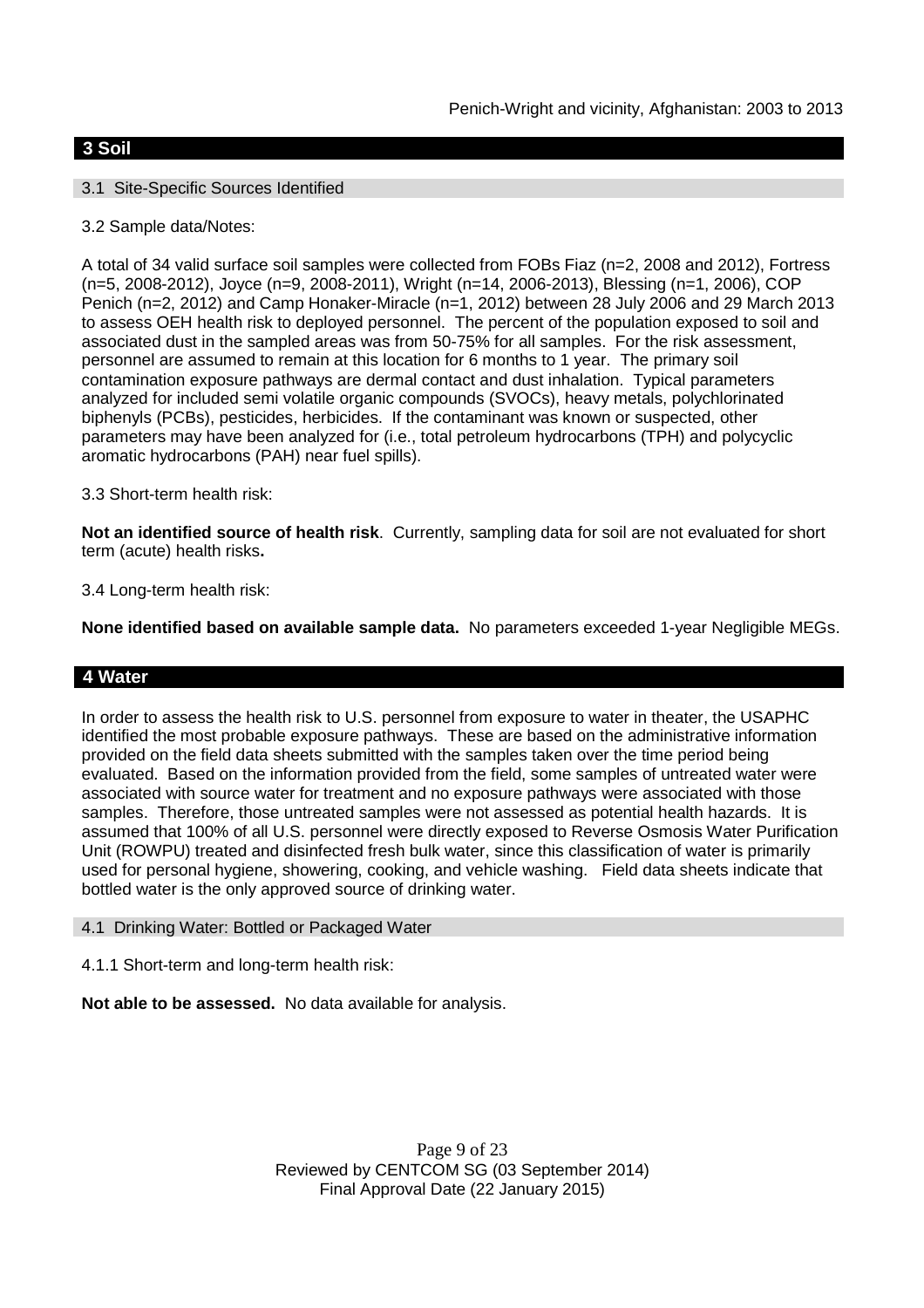## 4.2 Non-Drinking Water: ROWPU/ Disinfected fresh

#### 4.2.1 Site-Specific Sources Identified

Although the primary route of exposure for most microorganisms is ingestion of contaminated water, dermal exposure to some microorganisms, chemicals, and biologicals may also cause adverse health effects. Complete exposure pathways would include drinking, brushing teeth, personal hygiene, cooking, providing medical and dental care using a contaminated water supply or during dermal contact at vehicle or aircraft wash racks.

#### 4.2.2 Sample data/Notes:

To assess the potential for adverse health effects to troops the following assumptions were made about dose and duration: All U.S. personnel at these locations were expected to remain at this site for approximately 1 year. A conservative (protective) assumption is that personnel routinely consumed less than 5 liters per day (L/day) of non-drinking water for up to 365 days (1-year). It is further assumed that control measures and/or personal protective equipment were not used. A total of 40 ROWPU treated/disinfected bulk water (Non-Drinking) samples from FOBs Fiaz, Fortress, Joyce, Wright, Blessing, COP Penich and Camp Honaker-Miracle between 2003 and 2013 were evaluated for this health risk assessment.

4.2.3 Short and long-term health risks:

**None identified based on available sample data.** One water sample at FOB Wright in 2010 had a detection of 2-methyl-4-chlorophenoxyacetic acid (MCPA) above the short-term MEG and one sample had a detection of MCPA in 2013 above the short and long-term MEG. These data were insufficient for further analysis, however. MCPA is a herbicide whose use is restricted in the U.S. Its toxicity and bioavailability are not yet fully characterized.

No short or long-term MEGs were available for calcium, magnesium, sodium, silica, chloride, phenanthrene, thallium, potassium or trichloroacetic acid; thus they were eliminated from further analysis.

# **5 Military Unique**

5.1 Chemical Biological, Radiological Nuclear (CBRN) Weapons

No specific hazard sources were documented in the Defense Occupational and Environmental Health Readiness System (DOEHRS), or the Military Exposure Surveillance Library (MESL) from 13 September 2003 through 06 April 2013.

#### 5.2 Depleted Uranium (DU)

No specific hazard sources were documented in the DOEHRS or MESL from 13 September 2003 through 06 April 2013.

#### 5.3 Ionizing Radiation

No specific hazard sources were documented in the DOEHRS or MESL from 13 September 2003 through 06 April 2013.

> Page 10 of 23 Reviewed by CENTCOM SG (03 September 2014) Final Approval Date (22 January 2015)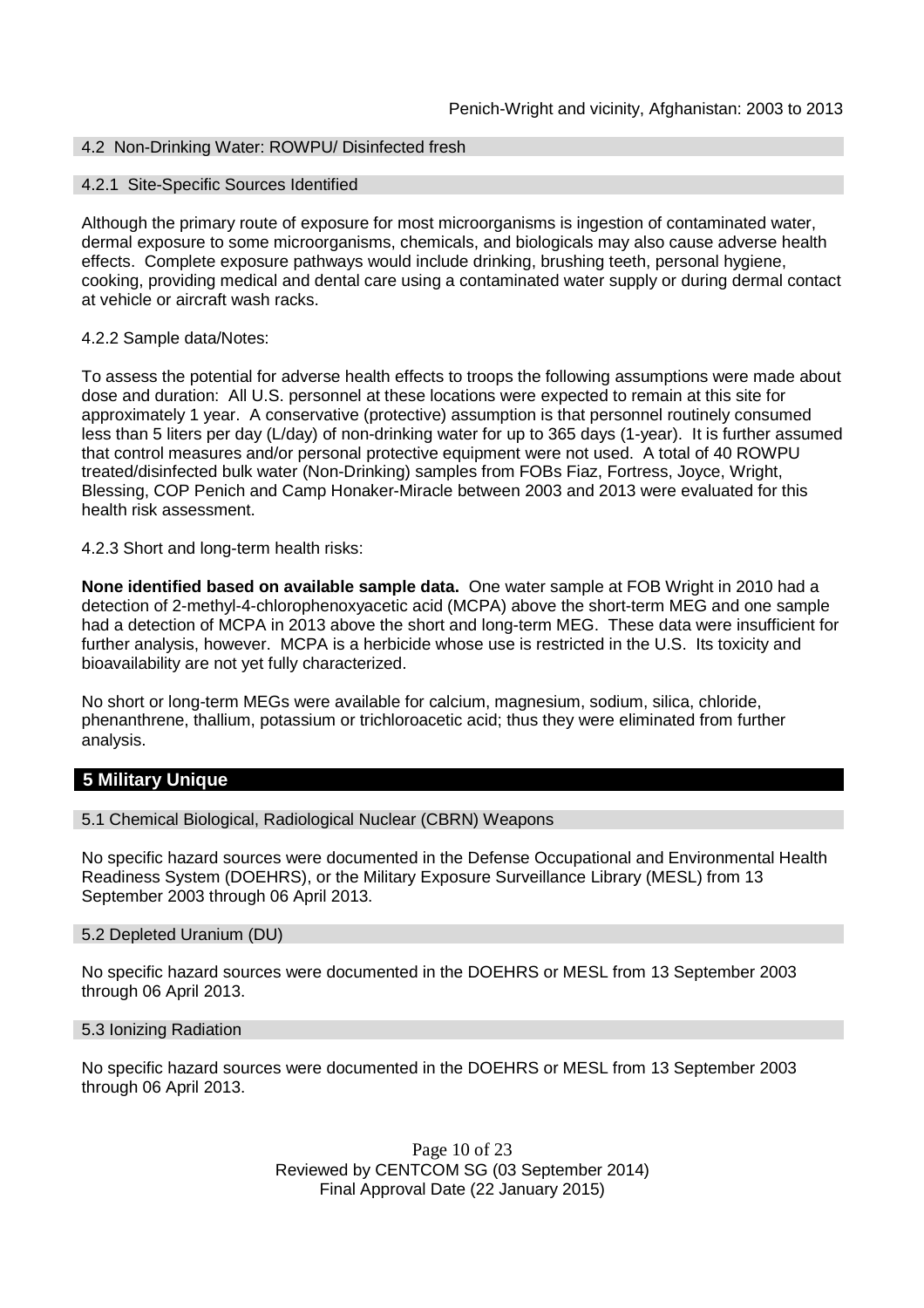#### 5.4 Non-Ionizing Radiation

No specific hazard sources were documented in the DOEHRS or MESL from 13 September 2003 through 06 April 2013.

#### **6 Endemic Disease**

This document lists the endemic diseases reported in the region, its specific health risks and severity and general health information about the diseases. CENTCOM Modification (MOD) 11 (Reference 11) lists deployment requirements, to include immunizations and chemoprophylaxis, in effect during the timeframe of this POEMS.

#### 6.1 Foodborne and Waterborne Diseases

Food borne and waterborne diseases in the area are transmitted through the consumption of local food and water. Local unapproved food and water sources (including ice) are heavily contaminated with pathogenic bacteria, parasites, and viruses to which most U.S. Service Members have little or no natural immunity. Effective host nation disease surveillance does not exist within the country. Only a small fraction of diseases are identified or reported in host nation personnel. Diarrheal diseases are expected to temporarily incapacitate a very high percentage of U.S. personnel within days if local food, water, or ice is consumed. Hepatitis A and typhoid fever infections typically cause prolonged illness in a smaller percentage of unvaccinated personnel. Vaccinations are required for DoD personnel and contractors. In addition, although not specifically assessed in this document, significant outbreaks of viral gastroenteritis (e.g., norovirus) and food poisoning (e.g., *Bacillus cereus*, *Clostridium perfringens*, *Staphylococcus*) may occur. Key disease risks are summarized below:

Mitigation strategies were in place and included consuming food and water from approved sources, vaccinations (when available), frequent hand washing and general sanitation practices.

6.1.1 Diarrheal diseases (bacteriological)

**High, mitigated to Low**: Diarrheal diseases are expected to temporarily incapacitate a very high percentage of personnel (potentially over 50% per month) within days if local food, water, or ice is consumed. Field conditions (including lack of hand washing and primitive sanitation) may facilitate person-to-person spread and epidemics. Typically mild disease treated in outpatient setting; recovery and return to duty in less than 72 hours with appropriate therapy. A small proportion of infections may require greater than 72 hours limited duty, or hospitalization.

6.1.2 Hepatitis A, typhoid/paratyphoid fever, and diarrhea-protozoal

**High, mitigated to Low**: Unmitigated health risk to U.S. personnel is high year round for hepatitis A and typhoid/paratyphoid fever, and Moderate for diarrhea-protozoal. Mitigation was in place to reduce the risks to low. Hepatitis A, typhoid/paratyphoid fever, and diarrhea-protozoal disease may cause prolonged illness in a small percentage of personnel (less than 1% per month). Although much rarer, other potential diseases in this area that are also considered a Moderate risk include: hepatitis E, diarrhea-cholera, and brucellosis.

#### *6.1.3 Short-term Health Risks:*

**Low**: The overall unmitigated short-term risk associated with food borne and waterborne diseases are considered High (bacterial diarrhea, hepatitis A, typhoid/paratyphoid fever) to Moderate (diarrhea-

> Page 11 of 23 Reviewed by CENTCOM SG (03 September 2014) Final Approval Date (22 January 2015)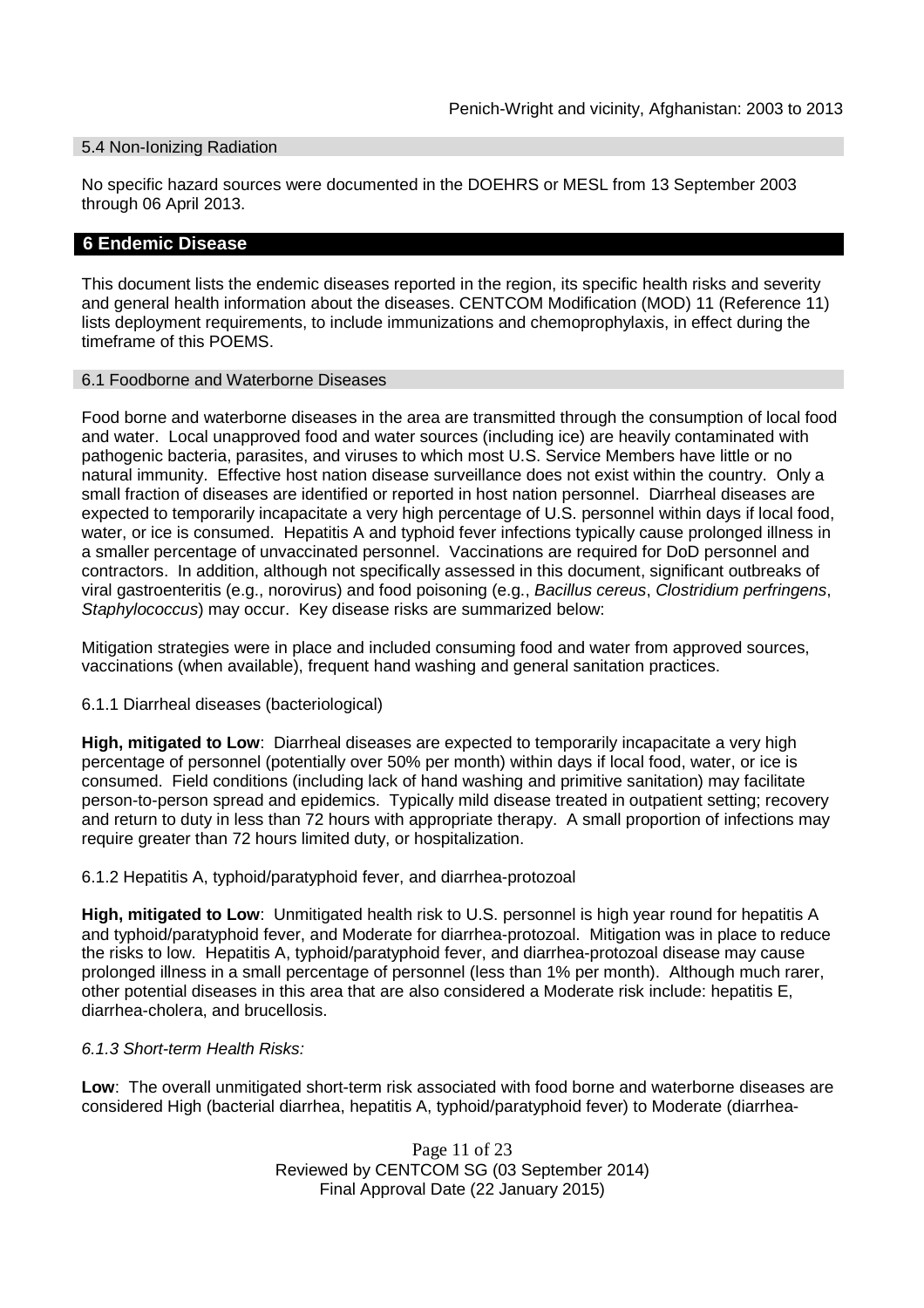cholera, diarrhea-protozoal, brucellosis) to Low (hepatitis E) if local food or water is consumed. Preventive Medicine measures reduced the risk to Low. Confidence in the health risk estimate is high.

#### *6.1.4 Long-term Health Risks:*

#### **None identified based on available data.**

#### 6.2 Arthropod Vector-Borne Diseases

During the warmer months, the climate and ecological habitat support populations of arthropod vectors, including mosquitoes, ticks, mites, and sandflies. Significant disease transmission is sustained countrywide, including urban areas. Malaria, the major vector-borne health risk in Afghanistan, is capable of debilitating a high percentage of personnel for up to a week or more. Mitigation strategies were in place and included proper wear of treated uniforms, application of repellent to exposed skin, and use of bed nets and chemoprophylaxis (when applicable). Additional methods included the use of pesticides, reduction of pest/breeding habitats, and engineering controls.

#### 6.2.1 Malaria

**High, mitigated to Low:** Potential unmitigated risk to U.S. personnel is High during warmer months (typically April through November) but reduced to low with mitigation measures. Malaria incidents are often associated with the presence of agriculture activity, including irrigation systems and standing water, which provide breeding habitats for vectors. A small number of cases may occur among personnel exposed to mosquito (Anopheles spp.) bites. Malaria incidents may cause debilitating febrile illness typically requiring 1 to 7 days of inpatient care, followed by return to duty. Severe cases may require intensive care or prolonged convalescence.

#### 6.2.2 Leishmaniasis

**Moderate, mitigated to Low**: The disease risk is Moderate during the warmer months when sandflies are most prevalent, but reduced to low with mitigation measures. Leishmaniasis is transmitted by sand flies. There are two forms of the disease; cutaneous (acute form) and visceral (a more latent form of the disease). The leishmaniasis parasites may survive for years in infected individuals and this infection may go unrecognized by physicians in the U.S. when infections become symptomatic years later. Cutaneous infection is unlikely to be debilitating, though lesions may be disfiguring. Visceral leishmaniasis disease, which is exceedingly rare, can cause severe febrile illness which typically requires hospitalization with convalescence over 7 days.

#### 6.2.3 Crimean-Congo hemorrhagic fever

**Moderate, mitigated to Low**: Unmitigated risk is moderate, but reduced to low with mitigation measures. Crimean-Congo hemorrhagic fever occurs in rare cases (less than 0.1% per month attack rate in indigenous personnel) and is transmitted by tick bites or occupational contact with blood or secretions from infected animals. The disease typically requires intensive care with fatality rates from 5% to 50%.

#### 6.2.4 Sandfly fever

**Moderate, mitigated to Low**: Sandfly fever has a Moderate risk with potential disease rates from 1% to 10% per month under worst case conditions. Mitigation measures reduced the risk to low. The disease is transmitted by sandflies and occurs more commonly in children though adults are still at risk. Sandfly fever disease typically resulted in debilitating febrile illness requiring 1 to 7 days of supportive

> Page 12 of 23 Reviewed by CENTCOM SG (03 September 2014) Final Approval Date (22 January 2015)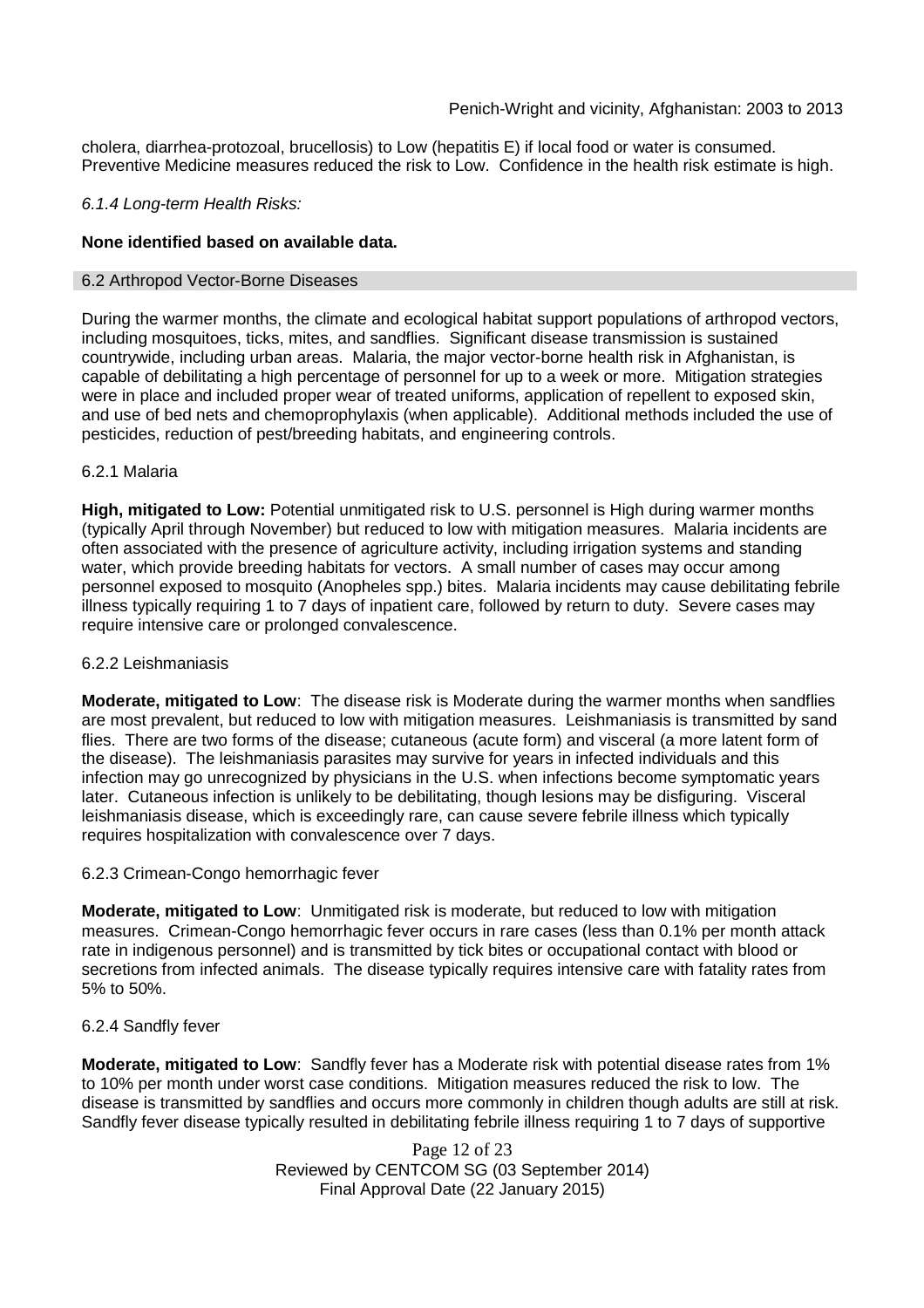care followed by return to duty.

#### 6.2.5 Plague

**Low:** Potential health risk to U.S. personnel is Low year round. Bubonic plague typically occurred as sporadic cases among people who come in contact with wild rodents and their fleas during work, hunting, or camping activities. Outbreaks of human plague are rare and typically occur in crowded urban settings associated with large increases in infected commensal rats (Rattus rattus) and their flea populations. Some untreated cases of bubonic plague may develop into secondary pneumonic plague. Respiratory transmission of pneumonic plague is rare but has the potential to cause significant outbreaks. Close contact is usually required for transmission. In situations where respiratory transmission of plague is suspected, weaponized agent must be considered. Extremely rare cases (less than 0.01% per month attack rate) could occur. Incidence could result in potentially severe illness which may require more than 7 days of hospitalization and convalescence.

#### 6.2.6 Typhus-miteborne (scrub typhus**)**

**Moderate, mitigated to Low:** Potential health risk to U.S. personnel is Moderate during warmer months (typically March through November) when vector activity is highest. Mitigation measures reduced the risk to low. Mite-borne typhus is a significant cause of febrile illness in local populations with rural exposures in areas where the disease is endemic. Large outbreaks have occurred when non-indigenous personnel such as military forces enter areas with established local transmission. The disease is transmitted by the larval stage of trombiculid mites (chiggers), which are typically found in areas of grassy or scrubby vegetation, often in areas which have undergone clearing and regrowth. Habitats may include sandy beaches, mountain deserts, cultivated rice fields, and rain forests. Although data are insufficient to assess potential disease rates, attack rates can be very high (over 50%) in groups of personnel exposed to heavily infected "mite islands" in focal areas. The disease can cause debilitating febrile illness typically requiring 1 to 7 days of inpatient care, followed by return to duty.

#### 6.2.7 West Nile fever

**Low**: West Nile fever is present. The disease is maintained by the bird population and transmitted to humans via mosquito vector. Typically, infections in young, healthy adults were asymptomatic although fever, headache, tiredness, body aches (occasionally with a skin rash on trunk of body), and swollen lymph glands can occurred. This disease is associated with a low risk estimate.

6.2.8 Short -term health risks:

**Low:** The unmitigated health risk estimate is High for malaria (infection rate of less than 1% per month), Moderate for leishmaniasis-cutaneous (acute), Crimean-Congo hemorrhagic fever, sandfly fever, typhus-miteborne; and Low for, the plague and West Nile fever. Health risk is reduced to low by proper wear of the uniform, application of repellent to exposed skin, and appropriate chemoprophylaxis. Confidence in health risk estimate was high.

#### 6.2.9 Long-term health risks:

**Low:** The unmitigated risk is moderate for leishmaniasis-visceral (chronic). Risk is reduced to Low by proper wear of the uniform and application of repellent to exposed skin. Confidence in the risk estimate is high.

> Page 13 of 23 Reviewed by CENTCOM SG (03 September 2014) Final Approval Date (22 January 2015)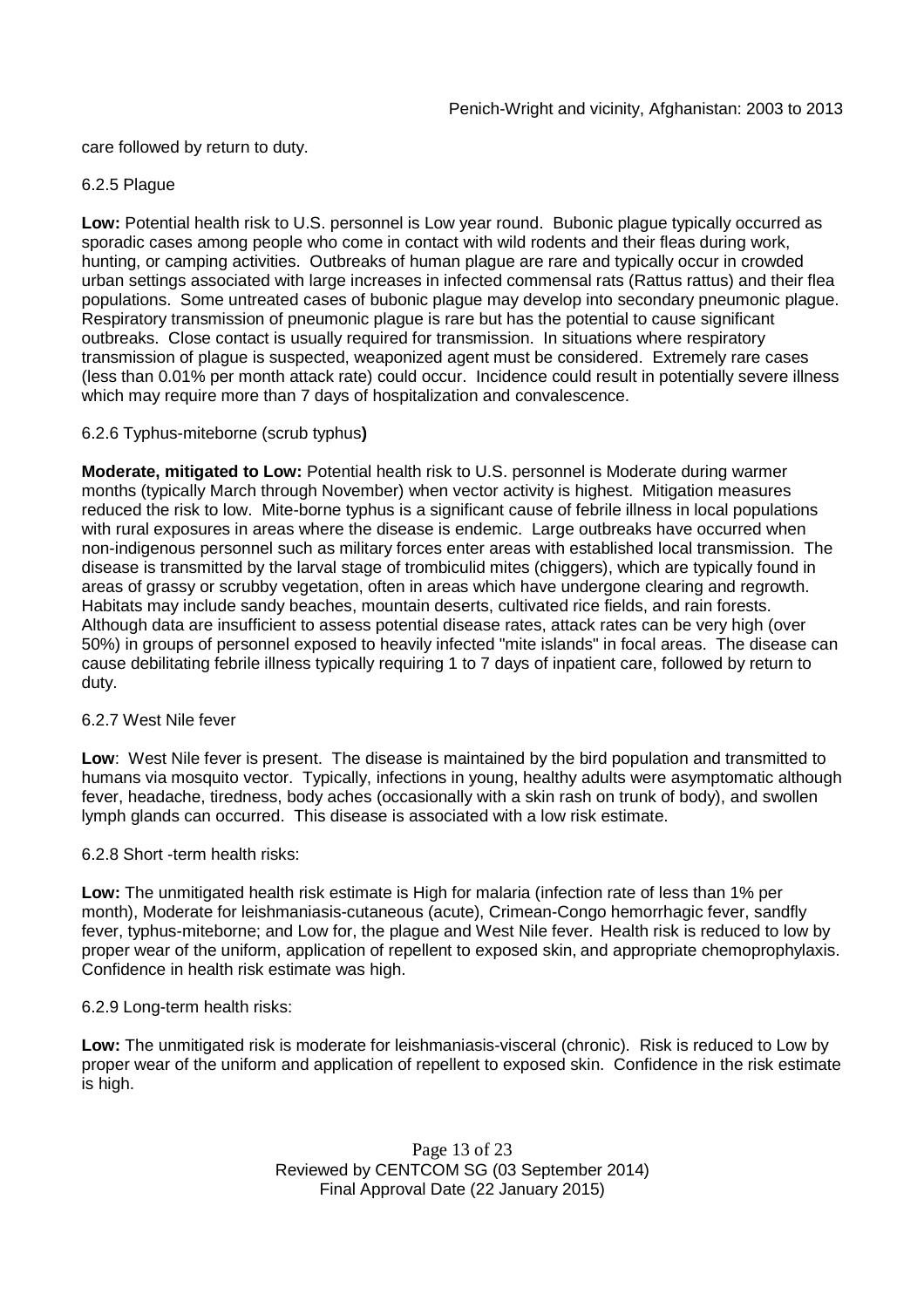#### 6.3 Water Contact Diseases

Operations or activities that involve extensive water contact may result in personnel being temporarily debilitated with leptospirosis in some locations. Leptospirosis health risk typically increases during flooding. In addition, although not specifically assessed in this document, bodies of surface water are likely to be contaminated with human and animal waste. Activities such as wading or swimming may result in exposures to enteric diseases such as diarrhea and hepatitis via incidental ingestion of water. Prolonged water contact also may lead to the development of a variety of potentially debilitating skin conditions such as bacterial or fungal dermatitis. Mitigation strategies were in place and included avoiding water contact and recreational water activities, proper wear of uniform (especially footwear), and protective coverings for cuts/abraded skin.

## 6.3.1 Leptospirosis

**Moderate, mitigated to Low**: Human infections occur seasonally (typically April through November) through exposure to water or soil contaminated by infected animals and is associated with wading, and swimming in contaminated, untreated open water. The occurrence of flooding after heavy rainfall facilitates the spread of the organism because as water saturates the environment leptospirosis present in the soil passes directly into surface waters. Leptospirosis can enter the body through cut or abraded skin, mucous membranes, and conjunctivae. Infection may also occur from ingestion of contaminated water. The acute, generalized illness associated with infection may mimic other tropical diseases (for example, dengue fever, malaria, and typhus), and common symptoms include fever, chills, myalgia, nausea, diarrhea, cough, and conjunctival suffusion. Manifestations of severe disease can include jaundice, renal failure, hemorrhage, pneumonitis, and hemodynamic collapse. Recreational activities involving extensive water contact may result in personnel being temporarily debilitated with leptospirosis. Incidence could result in debilitating febrile illness typically requiring 1 to 7 days of inpatient care, followed by return to duty; some cases may require prolonged convalescence. This disease is associated with a Moderate health risk estimate.

6.3.2 Short-term health risks:

**Low:** Unmitigated Health risk of leptospirosis is Moderate during warmer months. Mitigation measures reduce the risk to Low. Confidence in the health risk estimate is high.

6.3.3 Long-term health risks:

## **None identified based on available data.**

## 6.4 Respiratory Diseases

Although not specifically assessed in this document, deployed U.S. forces may be exposed to a wide variety of common respiratory infections in the local population. These include influenza, pertussis, viral upper respiratory infections, viral and bacterial pneumonia, and others. The U.S. military populations living in close-quarter conditions are at risk for substantial person-to-person spread of respiratory pathogens. Influenza is of particular concern because of its ability to debilitate large numbers of unvaccinated personnel for several days. Mitigation strategies were in place and included routine medical screenings, vaccination, enforcing minimum space allocation in housing units, implementing head-to-toe sleeping in crowded housing units, implementation of proper Personal Protective Equipment (PPE) when necessary for healthcare providers and detention facility personnel.

> Page 14 of 23 Reviewed by CENTCOM SG (03 September 2014) Final Approval Date (22 January 2015)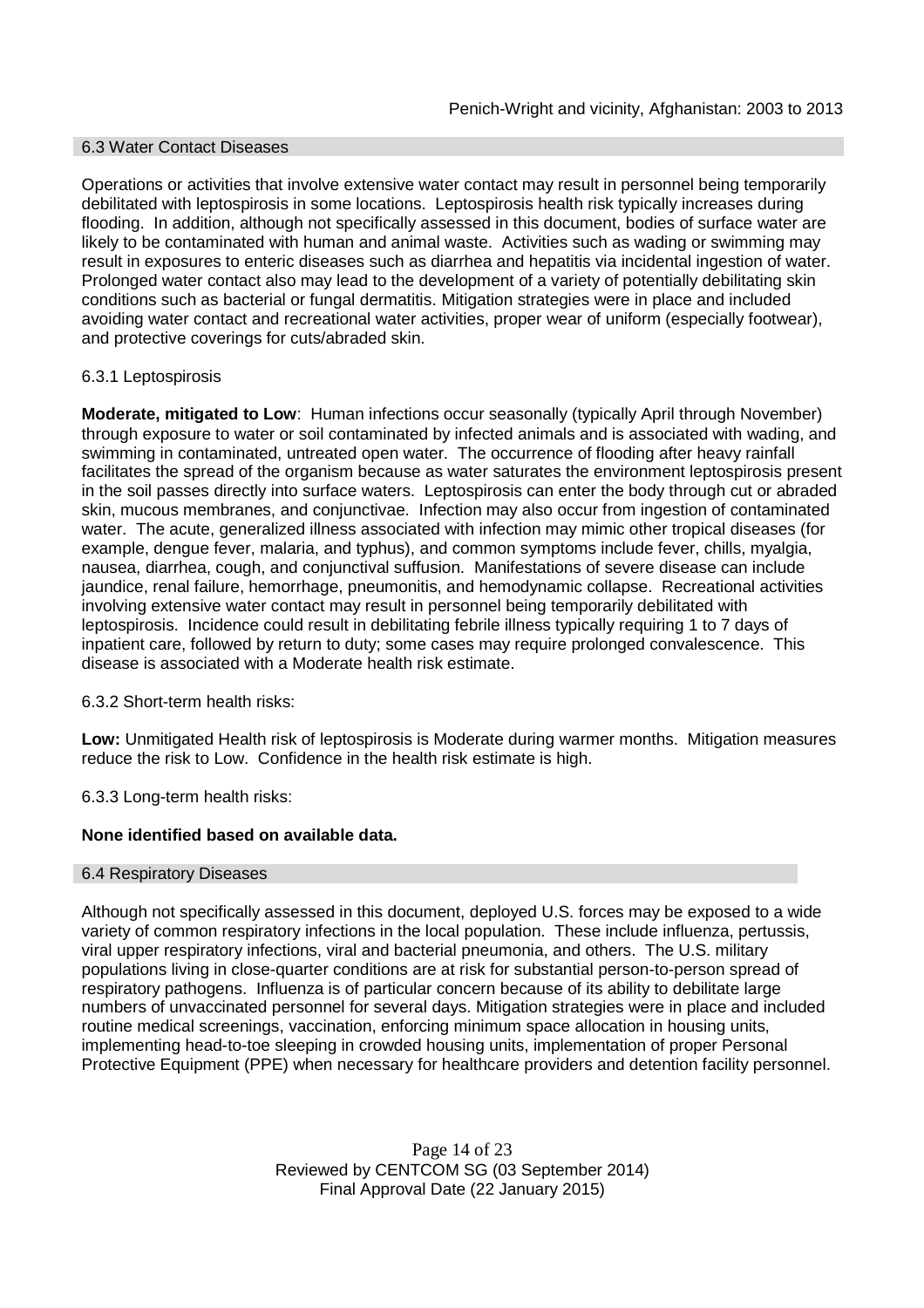## 6.4.1 Tuberculosis (TB)

**Moderate, mitigated to Low:** Potential health risk to U.S. personnel is Moderate, mitigated to Low, year round. Transmission typically requires close and prolonged contact with an active case of pulmonary or laryngeal TB, although it also can occur with more incidental contact. The Army Surgeon General has defined increased risk in deployed Soldiers as indoor exposure to locals or third country nationals of greater than one hour per week in a highly endemic active TB region. Additional mitigation included active case isolation in negative pressure rooms, where available.

#### 6.4.2 Meningococcal meningitis

**Low:** Meningococcal meningitis poses a Low risk and is transmitted from person to person through droplets of respiratory or throat secretions. Close and prolonged contact facilitates the spread of this disease. Meningococcal meningitis is potentially a very severe disease typically requiring intensive care; fatalities may occur in 5-15% of cases.

6.4.3 Short-term health risks:

**Low:** Moderate (TB) to Low (for meningococcal meningitis). Overall risk was reduced to Low with mitigation measures. Confidence in the health risk estimate is high.

#### 6.4.4 Long-term health risks:

**None identified based on available data.** Tuberculosis is evaluated as part of the Post Deployment Health Assessment (PDHA). A TB skin test is required post-deployment if potentially exposed and is based upon individual service policies.

#### 6.5 Animal-Contact Diseases

#### 6.5.1 Rabies

**Moderate, mitigated to Low:** Rabies posed a year-round moderate risk. Occurrence in local animals was well above U.S. levels due to the lack of organized control programs. Dogs are the primary reservoir of rabies in Afghanistan, and a frequent source of human exposure. Rabies is transmitted by exposure to the virus-laden saliva of an infected animal, typically through bites, but could occur from scratches contaminated with the saliva. A U.S. Army Soldier stationed in Afghanistan died of rabies on 31 August 2011 (Reference 12). Laboratory results indicated the Soldier was infected from contact with a dog while deployed. Although the vast majority (>99%) of persons who develop rabies disease will do so within a year after a risk exposure, there have been rare reports of individuals presenting with rabies disease up to six years or more after their last known risk exposure. Mitigation strategies included command emphasis of CENTCOM General Order (GO) 1B, reduction of animal habitats, active pest management programs, and timely treatment of feral animal scratches/bites.

#### 6.5.2 Anthrax

**Low:** Anthrax cases are rare in indigenous personnel, and pose a Low risk to U.S. personnel. Anthrax is a naturally occurring infection; cutaneous anthrax is transmitted by direct contact with infected animals or carcasses, including hides. Eating undercooked infected meat may result in contracting gastrointestinal anthrax. Pulmonary anthrax is contracted through inhalation of spores and is extremely rare. Mitigation measures included consuming approved food sources, proper food preparation and cooking temperatures, avoidance of animals and farms, dust abatement when working in these areas, vaccinations, and proper PPE for personnel working with animals.

> Page 15 of 23 Reviewed by CENTCOM SG (03 September 2014) Final Approval Date (22 January 2015)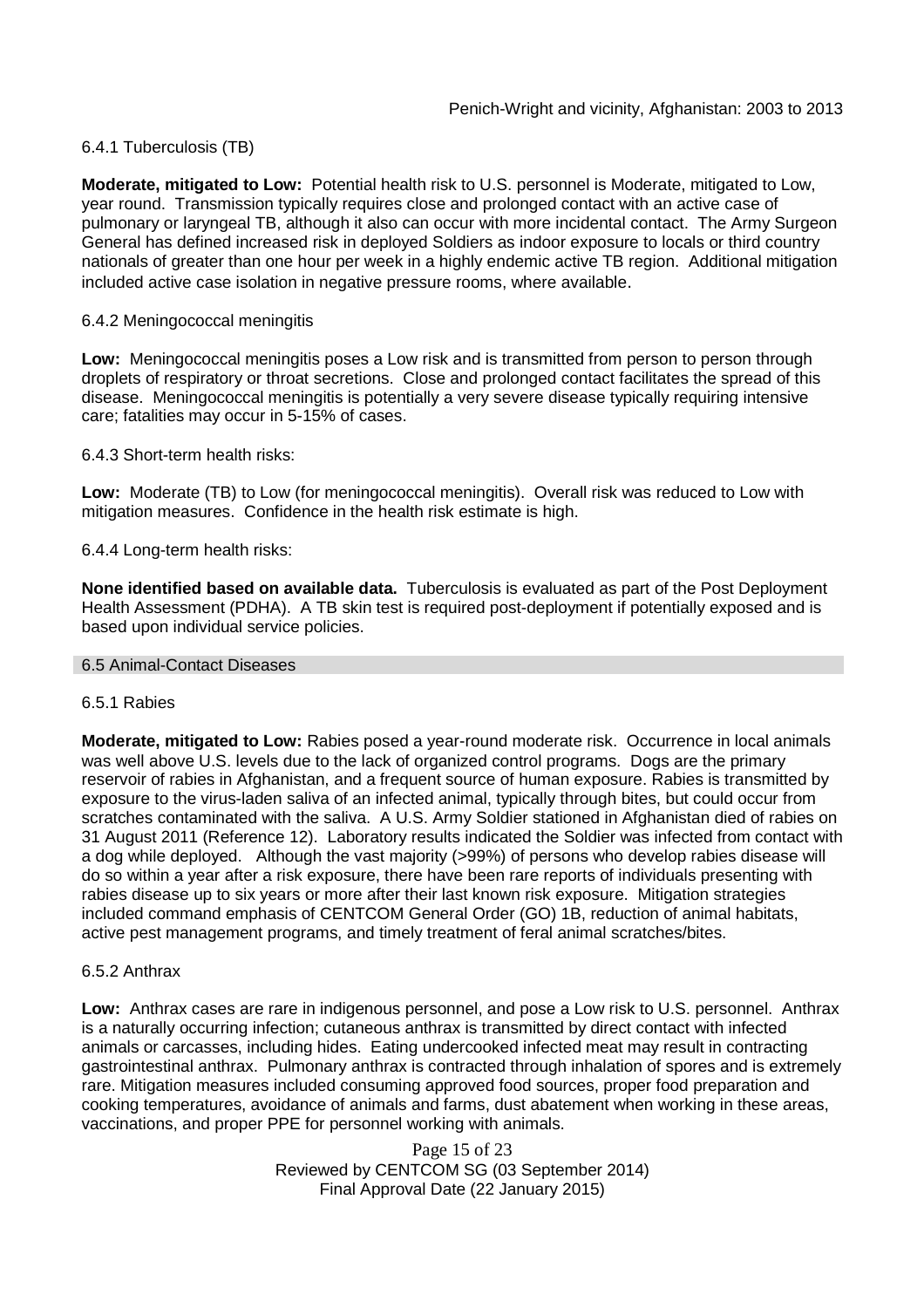#### 6.5.3 Q-Fever

**Moderate, mitigated to Low:** Potential health risk to U.S. personnel is Moderate, but mitigated to Low, year round. Rare cases are possible among personnel exposed to aerosols from infected animals, with clusters of cases possible in some situations. Significant outbreaks (affecting 1-50%) can occur in personnel with heavy exposure to barnyards or other areas where animals are kept. Unpasteurized milk may also transmit infection. The primary route of exposure is respiratory, with an infectious dose as low as a single organism. Incidence could result in debilitating febrile illness, sometimes presenting as pneumonia, typically requiring 1 to 7 days of inpatient care followed by return to duty. Mitigation strategies in place as listed in paragraph 6.5.2 except for vaccinations.

## 6.5.4 H5N1 avian influenza

**Low:** Potential health risk to U.S. personnel is Low. Although H5N1 avian influenza (AI) is easily transmitted among birds, bird-to-human transmission is extremely inefficient. Human-to-human transmission appears to be exceedingly rare, even with relatively close contact. Extremely rare cases (less than 0.01% per month attack rate) could occur. Incidence could result in very severe illness with fatality rate higher than 50 percent in symptomatic cases. Mitigation strategies included avoidance of birds/poultry and proper cooking temperatures for poultry products.

6.5.5 Short-term health risks:

**Low:** The short-term unmitigated risk is Moderate for rabies, and Q-fever, Low for anthrax, and H5N1 avian influenza. Mitigation measures reduced the overall risk to Low. Confidence in risk estimate is high.

6.5.6 Long-term health risks:

**Low:** A Low long term risk exists for rabies because, in rare cases, the incubation period for rabies can be several years.

## **7 Venomous Animals/Arthropods**

All information was taken directly from the Clinical Toxinology Resources web site from the University of Adelaide, Australia (Reference 2). The species listed below have home ranges that overlap the location of Penich-Wright and vicinity, and may present a health risk if they are encountered by personnel. See Section 9 for more information about pesticides and pest control measures.

7.1 Spiders

 *Latrodectus dahlia* (widow spider): Severe envenoming possible, potentially lethal. However, venom effects are mostly minor and even significant envenoming is unlikely to be lethal.

## 7.2 Scorpions

 *Androctonus amoreuxi,* and *Androctonus baluchicus*: Severe envenoming possible, potentially lethal. Severe envenoming may produce direct or indirect cardio toxicity, with cardiac arrhythmias, cardiac failure. Hypovolaemic hypotension possible in severe cases due to fluid loss through vomiting and sweating.

Page 16 of 23 Reviewed by CENTCOM SG (03 September 2014) Final Approval Date (22 January 2015) *Compsobuthus rugosulus, Mesobuthus caucasicus, Mesobuthus eupeus, Mesobuthus*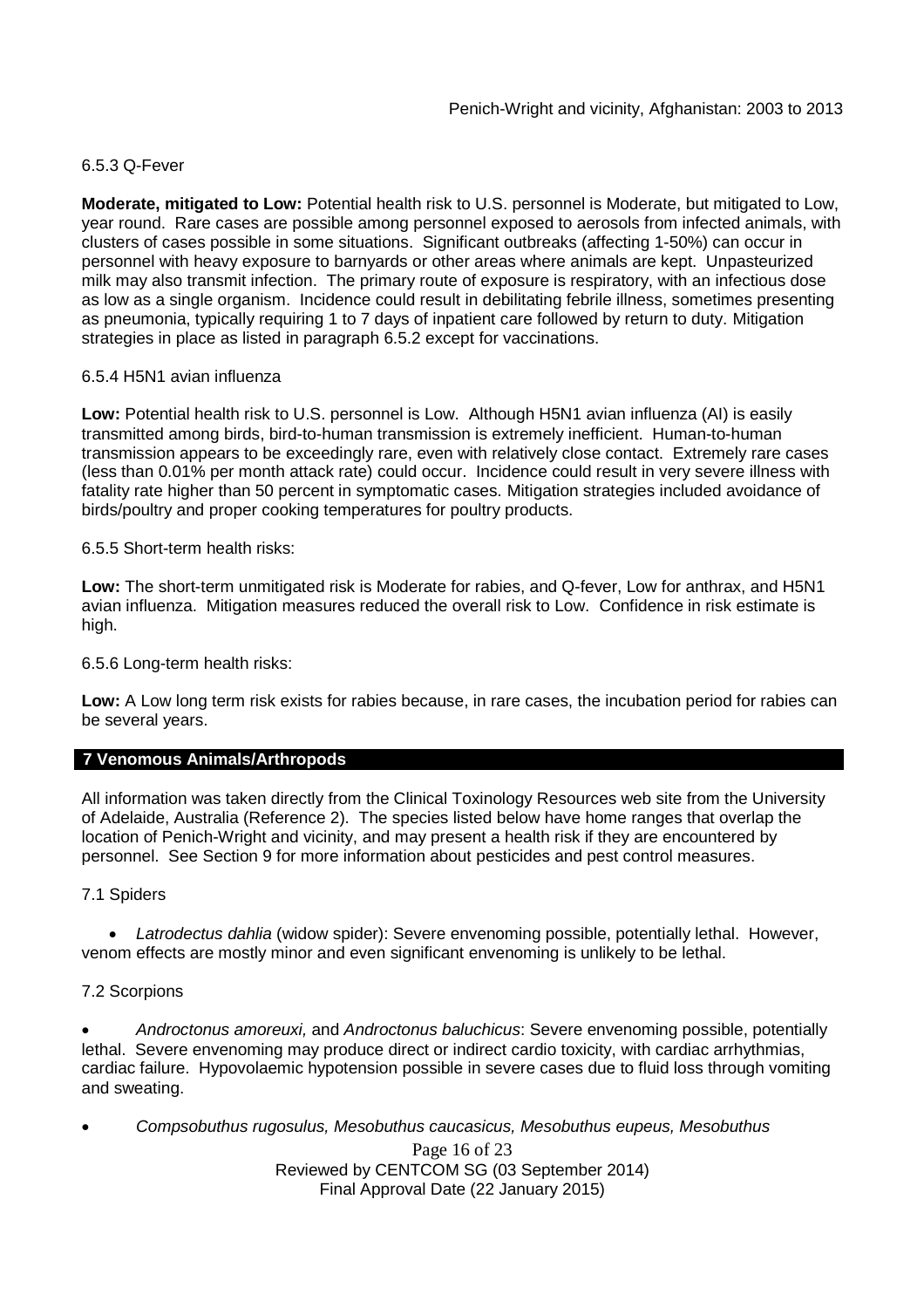*macmahoni, Orthochirus afghanus*, *Orthochirus bicolor*, *Orthochirus. Jalalabadensis, Orthochirus pallidus, Orthochirus samrchelsis* and *Orthochirus scrobiculosus*: There are a number of dangerous Buthid scorpions, but there are also some known to cause minimal effects only. Without clinical data it is unclear where these species fit within that spectrum.

 *Hottentotta alticola*, and *Hottentotta saulcyi*: Moderate envenoming possible but unlikely to prove lethal. Stings by these scorpions are likely to cause only short lived local effects, such as pain, without systemic effects.

 *Scorpiops afghanus*: Mild envenoming only, not likely to prove lethal. Stings by these scorpions are likely to cause only short lived local effects, such as pain, without systemic effects.

## 7.3 Snakes

 *Boiga trigonata* (Common Cat Snake) and *Telescopus rhinopoma* (leopard viper): Unlikely to cause significant envenoming; Bites by these rear fanged Colubrid snakes are rarely reported. They are likely to cause minimal to moderate local effects and no systemic effects.

 *Gloydius halys* (Haly's Pit Viper): Severe envenoming possible, potentially lethal. Bites may cause moderate to severe coagulopathy and haemorrhagins causing extensive bleeding.

 *Hemorrhis ravergieri* (mountain racer), *Psammophis leithii* and *Psammophis lineolatus* (Teer snake): Unlikely to cause significant envenoming. Bites require symptomatic treatment only.

 *Macrovipera lebetina obtuse* (Levantine Viper) and *Macrovipera lebetina turanica* (Levantine Viper): Severe envenoming possible, potentially lethal. Bites may cause mild to severe local effects, shock & coagulopathy.

 *Platyceps rhodorachis* (Jan's desert racer): Mild envenoming only, not likely to prove lethal. Requires symptomatic treatment only.

## *7.4* Short-term health risk:

**Low:** If encountered, effects of venom vary with species from mild localized swelling (e.g. widow spider) to potentially lethal effects (e.g. Haly's Pit Viper). See effects of venom above. Mitigation strategies included avoiding contact, proper wear of uniform (especially footwear), and timely medical treatment. Confidence in the health risk estimate is low (Reference 9, Table 3-6).

7.5 Long-term health risk:

## **None identified.**

## **8 Heat/Cold Stress**

#### 8.1 Heat

Summer (June - September) monthly mean daily maximum temperatures range from 86 degrees Fahrenheit (°F) to 94 °F with an average temperature of 90 °F based on historical climatological data from the U.S. Air Force Combat Climatology Center, 14th Weather Squadron. The health risk of heat stress/injury based on temperatures alone is Low (< 78 °F) from October – May, high (82-87.9°F) in June and September, and extremely high (≥ 88°F) in July and August. However, work intensity and

> Page 17 of 23 Reviewed by CENTCOM SG (03 September 2014) Final Approval Date (22 January 2015)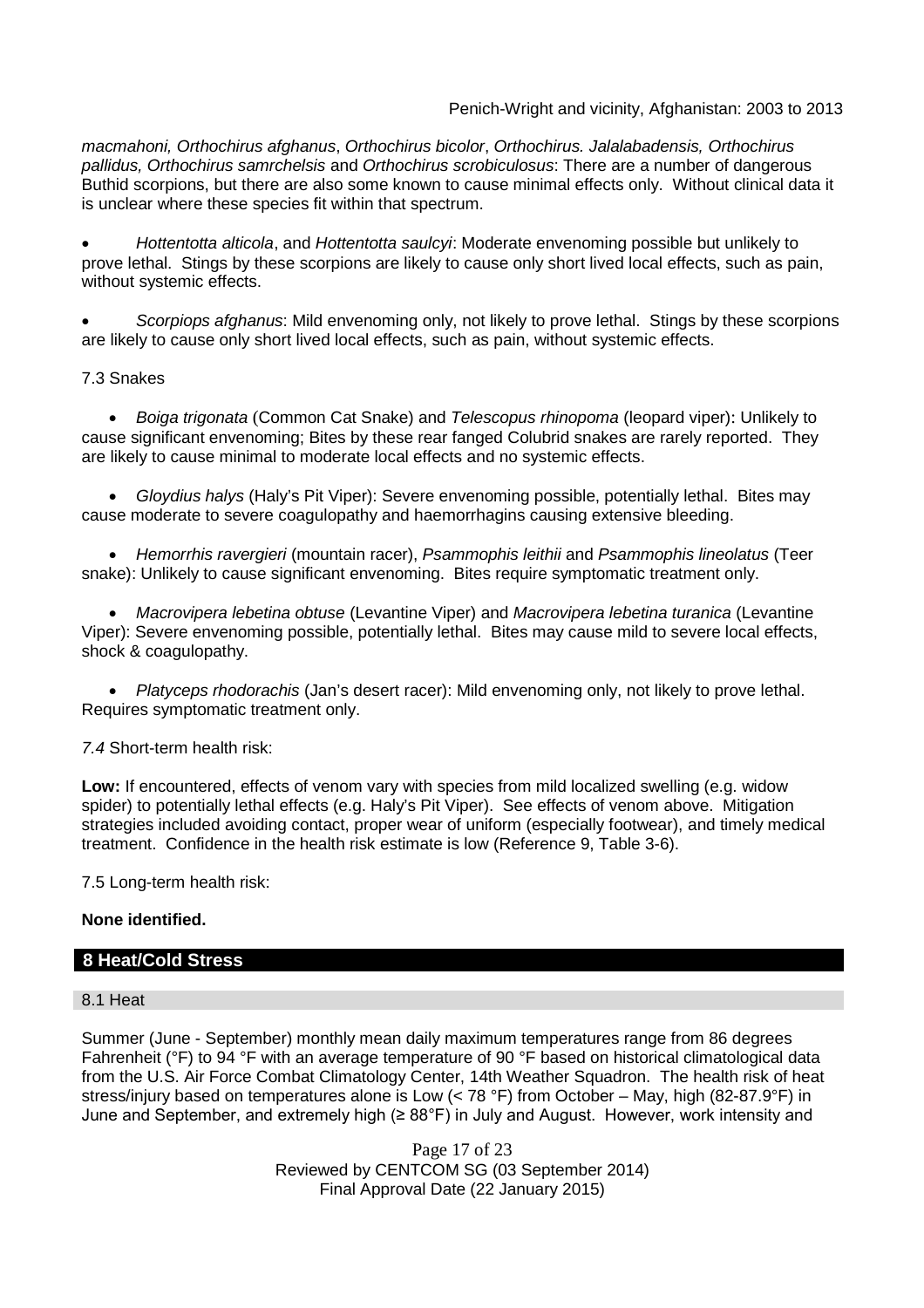clothing/equipment worn pose greater health risk of heat stress/injury than environmental factors alone (Reference 6). Managing risk of hot weather operations included monitoring work/rest periods, proper hydration, and taking individual risk factors (e.g., acclimation, weight, and physical conditioning) into consideration. Risk of heat stress/injury was reduced with preventive measures.

#### 8.1.1 Short-term health risk:

**Low to Extremely High, mitigated to Low:** The risk of heat injury was reduced to low through preventive measures such as work/rest cycles, proper hydration and nutrition, and monitoring Wet Bulb Globe Temperature (WBGT). Risk of heat injury in unacclimatized or susceptible populations (older, previous history of heat injury, poor physical condition, underlying medical/health conditions), and those under operational constraints (equipment, PPE, vehicles) is extremely High in July and August, High in June and September, and Low from October – May. Confidence in the health risk estimate is low (Reference 9, Table 3-6).

#### 8.1.2 Long-term health risk:

**Low:** The long-term risk is Low. However, the risk may be greater for certain susceptible persons– those older (i.e., greater than 45 years), in lesser physical shape, or with underlying medical/health conditions. Long-term health implications from heat injuries are rare but may occur, especially from more serious injuries such as heat stroke. It is possible that high heat in conjunction with various chemical exposures may increase long-term health risks, though specific scientific evidence is not conclusive. Confidence in these risk estimates is medium (Reference 9, Table 3-6).

#### 8.2 Cold

## 8.2.1 Short-term health risks:

Winter (December - March) mean daily minimum temperatures range from 27 °F to 31 °F with an average temperature of 35 °F based on historical climatological data from the U.S. Air Force Combat Climatology Center, 14th Weather Squadron. Because even on warm days a significant drop in temperature after sunset by as much as 40 °F can occur, there is a risk of cold stress/injury from December – March. The risk assessment for Non-Freezing Cold Injuries (NFCI), such as chilblain, trench foot, and hypothermia, is Low based on historical temperature and precipitation data. Frostbite is unlikely to occur because temperatures rarely drop below freezing. However, personnel may encounter significantly lower temperatures during field operations at higher altitudes. As with heat stress/injuries, cold stress/injuries are largely dependent on operational and individual factors instead of environmental factors alone.

**Low:** The health risk of cold injury is Low. Confidence in the health risk estimate is medium.

## 8.2.2 Long-term health risk:

**Low:** The health risk of cold injury is Low. Confidence in the health risk estimate is high.

#### **9 Noise**

#### 9.1 Continuous

No specific hazard sources were documented in the DOEHRS or MESL from 13 September 2003 through 06 April 2013.

> Page 18 of 23 Reviewed by CENTCOM SG (03 September 2014) Final Approval Date (22 January 2015)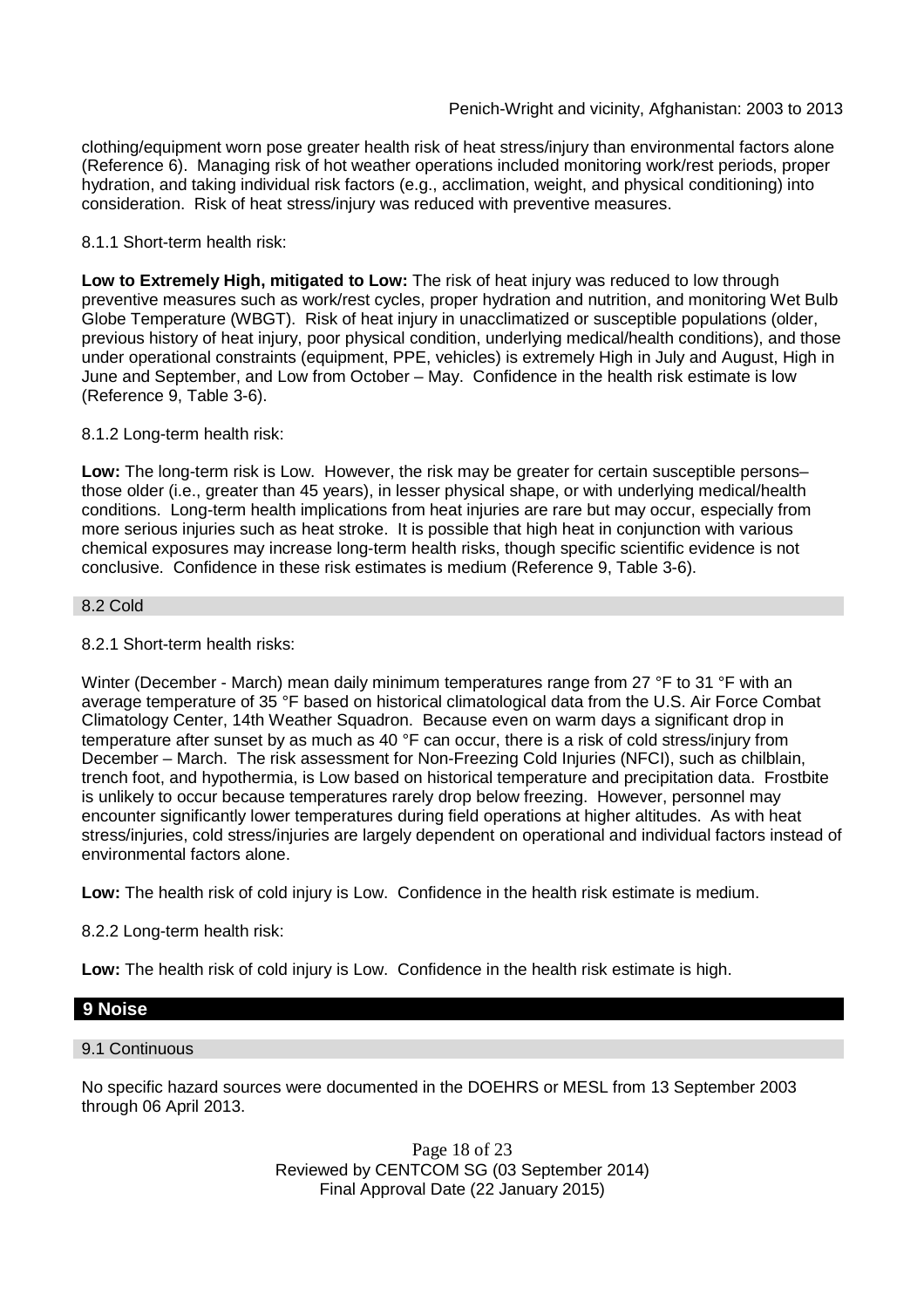9.1.1 Short and long-term health risks:

#### **Not evaluated**

9.2 Impulse

No specific hazard sources were documented in the DOEHRS or MESL from 13 September 2003 through 06 April 2013.

9.2.1 Short-term and Long-term health risks:

## **Not evaluated**.

## **10 Unique Incidents/Concerns**

#### 10.1 Potential environmental contamination sources

DoD personnel are exposed to various chemical, physical, ergonomic, and biological hazards in the course of performing their mission. These types of hazards depend on the mission of the unit and the operations and tasks which the personnel are required to perform to complete their mission. The health risk associated with these hazards depends on a number of elements including what materials are used, how long the exposure last, what is done to the material, the environment where the task or operation is performed, and what controls are used. The hazards can include exposures to heavy metal particulates (e.g., lead, cadmium, manganese, chromium, and iron oxide), solvents, fuels, oils, and gases (e.g., carbon monoxide, carbon dioxide, oxides of nitrogen, and oxides of sulfur). Most of these exposures occur when performing maintenance tasks such as painting, grinding, welding, engine repair, or movement through contaminated areas. Exposures to these occupational hazards can occur through inhalation (air), skin contact, or ingestion; however exposures through air are generally associated with the highest health risk.

#### 10.2 Waste Sites/Waste Disposal

No specific hazard sources were documented in the DOEHRS or MESL from 13 September 2003 through 06 April 2013.

#### 10.3 Fuel/petroleum products/industrial chemical spills

No specific hazard sources were documented in the DOEHRS or MESL from 13 September 2003 through 06 April 2013.

#### 10.4 Pesticides/Pest Control:

The health risk of exposure to pesticide residues is considered within the framework of typical residential exposure scenarios, based on the types of equipment, techniques, and pesticide products that have been employed, such as enclosed bait stations for rodenticides, various handheld equipment for spot treatments of insecticides and herbicides, and a number of ready-to-use (RTU) methods such as aerosol cans and baits. The control of rodents required the majority of pest management inputs, with the acutely toxic rodenticides staged as solid formulation lethal baits placed in tamper-resistant bait stations indoors and outdoors throughout cantonment areas. Nuisance insects, including biting and stinging insects such as bees, wasps, and ants, also required significant pest management inputs. Use of pesticides targeting against these pests generally involved selection of compounds with low mammalian toxicity and short-term residual using pinpoint rather than broadcast application techniques.

> Page 19 of 23 Reviewed by CENTCOM SG (03 September 2014) Final Approval Date (22 January 2015)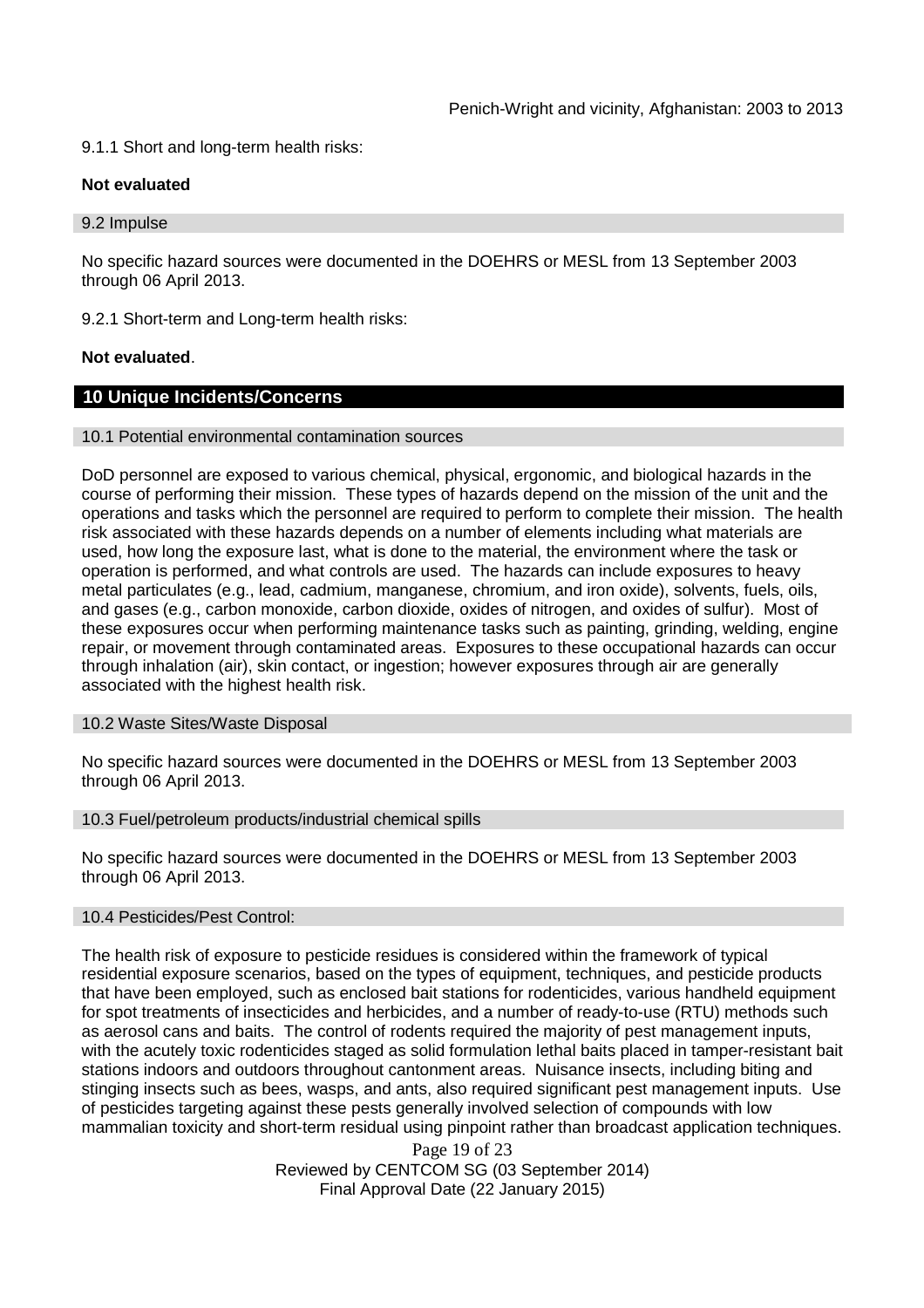#### Penich-Wright and vicinity, Afghanistan: 2003 to 2013

No specific hazard sources were documented in DOEHRS or MESL data portal. A total of 75 monthly pesticide application reports in the MESL data portal for Penich-Wright and vicinity listed the usage of pesticides on the site. For each pesticide product applied during this period, the EPA approved label has been archived, providing a framework for how each pesticide was handled and applied (see below).

#### 10.4.1 Rodenticides

Brodifacoum, bromadiolone, and diphacinone were used to control rodents.

#### 10.4.2 Insecticides

Insecticides used to control ants, bees, beetles, crickets, bed bugs, fleas, flies, mosquitoes, silverfish, spiders, and wasps incude: 1,2-Propanediol, ß-Cyfluthrin, d-trans Allethrin, Bacillus thuringiensis subspecies israelensis, DEET, deltamethrin, deltamethrin, Fipronil, Hydramethylnon, Imidacloprid, Lambda-cyhalothrin, Methomyl, Nithiazine, Phenothrin, Piperonyl Butoxide, Pyrethrins, (S)-Methoprene and (Z)-9-Tricosene.

#### 10.4.3 Short-term and Long-term health risks

**Low:** Long term health risk is Low. Confidence in the health risk assessment is medium (Reference 9, Table 3-6).

#### 10.5 Asbestos

No specific hazard sources were documented in the DOEHRS or MESL from 13 September 2003 through 06 April 2013.

#### 10.6 Lead Based Paint

No specific hazard sources were documented in the DOEHRS or MESL from 18 November 2007 through 06 April 2013.

#### 10.7 Burn Pits

Per review of occupational and environmental health site assessments (OEHSAs) in the MESL, there were burn barrels used at FOB Fortress, an operating burn pit and three incinerators on FOB Joyce, operating burn pits at FOB Penich, FOB Blessing, and Camp Honaker-Miracle, and incinerators at FOB Wright. No air sampling was performed in close proximity to any of the burn pits. While not specific to Penich-Wright and vicinity, the consolidated epidemiological and environmental sampling and studies on burn pits that have been conducted as of the date of this publication have been unable to determine whether an association does or does not exist between exposures to emissions from the burn pits and long-term health effects (Reference 7). The Institute of Medicine committee's review of the literature and the data suggests that service in Iraq or Afghanistan (i.e., a broader consideration of air pollution than exposure only to burn pit emissions) may be associated with long-term health effects, particularly in susceptible (e.g., those who have asthma) or highly exposed subpopulations, such as those who worked at the burn pit. Such health effects would be due mainly to high ambient concentrations of PM from both natural and anthropogenic sources, including military sources. If that broader exposure to air pollution turns out to be relevant, potentially related health effects of concern are respiratory and cardiovascular effects and cancer. Susceptibility to the PM health effects could be exacerbated by other exposures, such as stress, smoking, local climatic conditions, and co-exposures to other chemicals that affect the same biologic or chemical processes. Individually, the chemicals measured at

> Page 20 of 23 Reviewed by CENTCOM SG (03 September 2014) Final Approval Date (22 January 2015)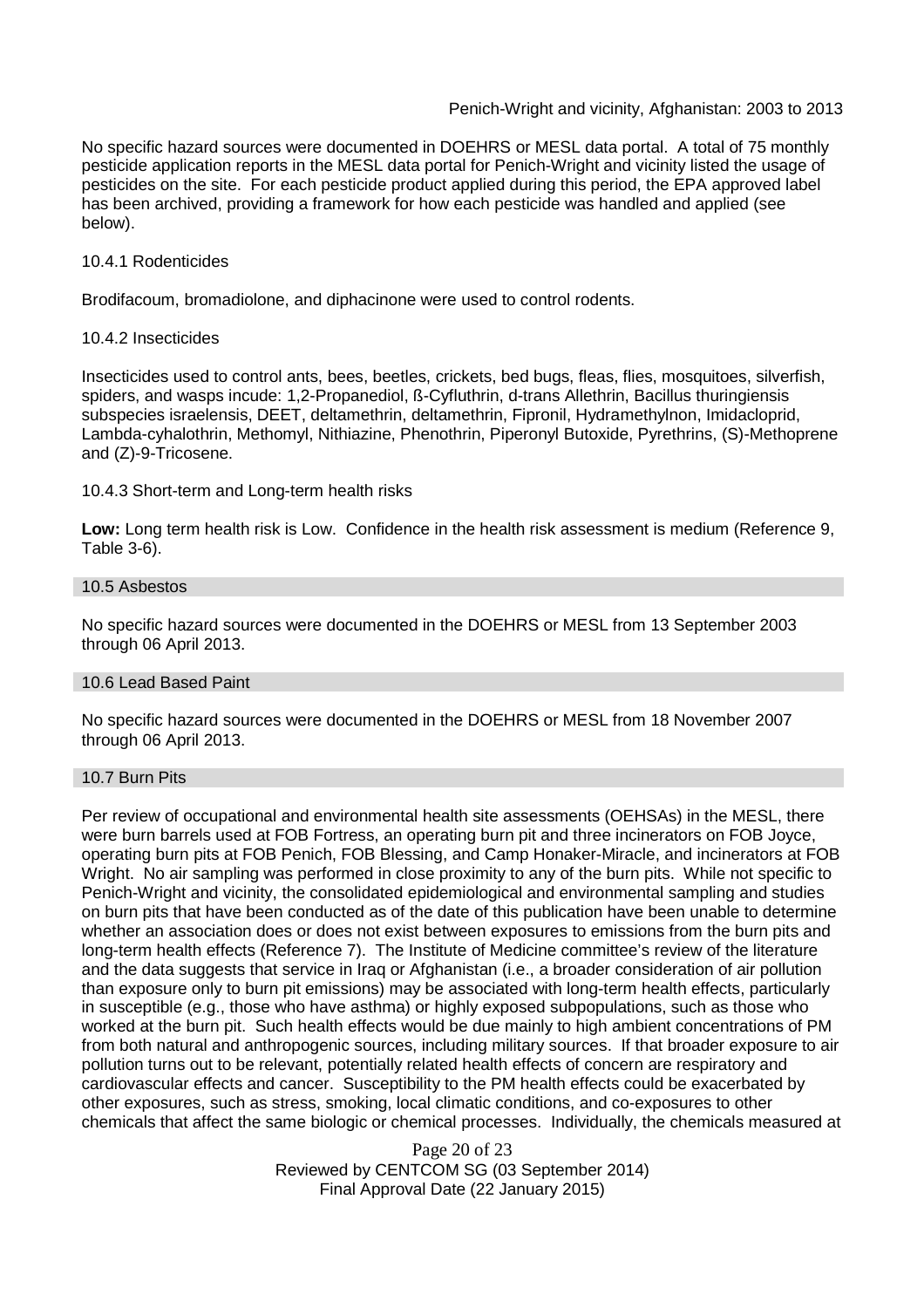Penich-Wright and vicinity, Afghanistan: 2003 to 2013

burn pit sites in the study were generally below concentrations of health concern for general populations in the United States. However, the possibility of exposure to mixtures of the chemicals raises the potential for health outcomes associated with cumulative exposure to combinations of the constituents of burn pit emissions and emissions from other sources.

> Page 21 of 23 Reviewed by CENTCOM SG (03 September 2014) Final Approval Date (22 January 2015)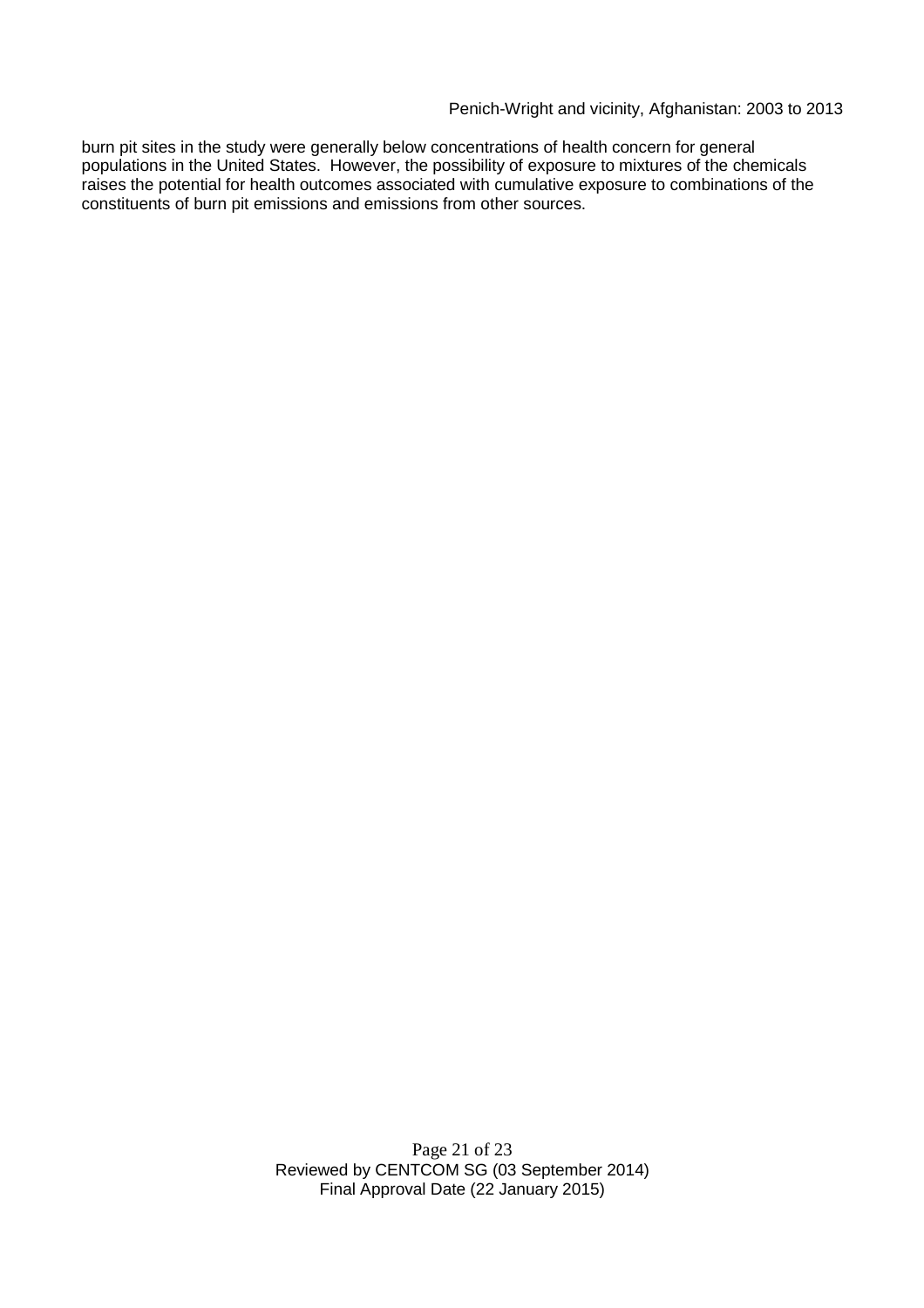## **11 References<sup>1</sup>**

- 1. Casarett and Doull's Toxicology: the Basic Science of Exposures, Chapter 2- Principles of Toxicology; Fifth Edition, McGraw Hill, New York.
- 2. Clinical Toxinology Resources: http://www.toxinology.com/. University of Adelaide, Australia.
- 3. Defense Occupational and Environmental Health Readiness System (referred to as the DOEHRS-EH database) at https://doehrs-ih.csd.disa.mil/Doehrs/. Department of Defense (DoD) Instruction 6490.03, *Deployment Health*, 2006.
- 4. DoDI 6055.05, Occupational and Environmental Health, 2008.
- 5. DoD MESL Data Portal: https://mesl.apgea.army.mil/mesl/.Some of the data and reports used may be classified or otherwise have some restricted distribution.
- 6. Goldman RF. 2001. Introduction to heat-related problems in military operations. *In*: Textbook of military medicine: medical aspects of harsh environments Vol. 1, Pandolf KB, and Burr RE (Eds.), Office of the Surgeon General, Department of the Army, Washington DC.
- 7. IOM (Institute of Medicine). 2011*.* Long-term health consequences of exposure to burn pits in Iraq and Afghanistan*.* Washington, DC: The National Academies Press.
- 8. Joint Staff Memorandum (MCM) 0028-07, Procedures for Deployment Health Surveillance, 2007.
- 9. USA PHC TG230, June 2013 Revision.
- 10. USACHPPM. 2008. Particulate Matter Factsheet; 64-009-0708, 2008.
- 11. Modification 11 to United States Central Command Individual Protection and Individual Unit Deployment Policy, 2 December 2011.
- 12. CDC. 2012. Morbidity and Mortality Weekly Report. Imported Human Rabies in a U.S. Army Soldier. May 4, 2012. 61(17); 302-305.

Reviewed by CENTCOM SG (03 September 2014) Final Approval Date (22 January 2015)

Page 22 of 23  $^1$  NOTE. The data are currently assessed using the 2013 TG230. The general method involves an initial review of the data which eliminates all chemical substances not detected above 1-yr negligible MEGs. Those substances screened out are not considered acute or chronic health hazards so are not assessed further. For remaining substances, acute and chronic health effects are evaluated separately for air water (soil is only evaluated for long term risk). This is performed by deriving separate short-term and long term population exposure level and estimates (referred to as population exposure point concentrations (PEPC)) that are compared to MEGs derived for similar exposure durations. If less than or equal to negligible MEG the risk is Low. If levels are higher than negligible then there is a chemical-specific toxicity and exposure evaluation by appropriate SMEs, which includes comparison to any available marginal, critical or catastrophic MEGs. For drinking water 15 L/day MEGs are used for the screening while site specific 5-15 L/day are used for more detailed assessment. For nondrinking water (such as that used for personal hygiene or cooking) the 'consumption rate' is limited to 2 L/day (similar to the EPA) which is derived by multiplying the 5 L/day MEG by a factor of 2.5. This value is used to conservatively assess non drinking uses of water.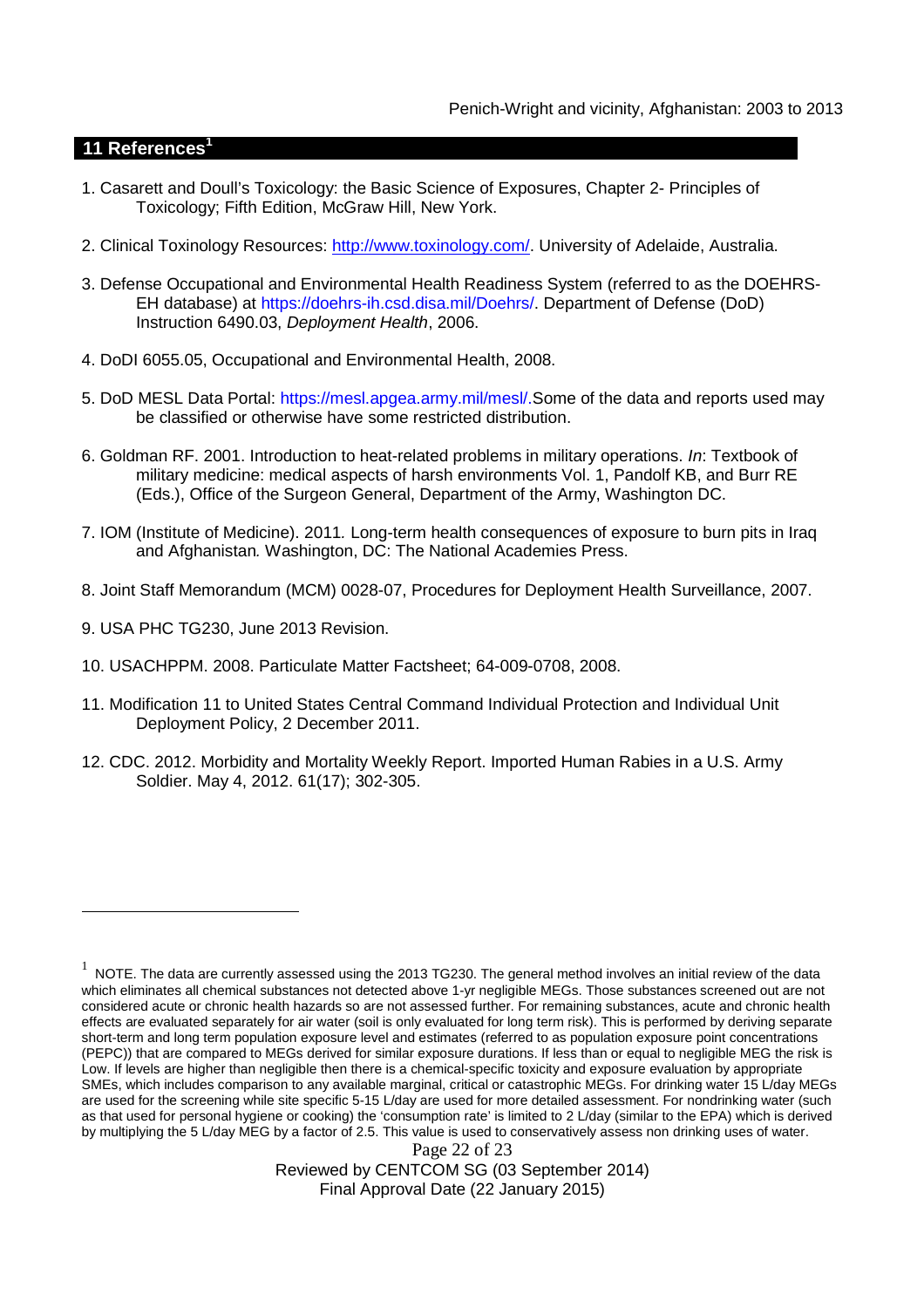## **12 Where Do I Get More Information?**

If a provider feels that the Service member's or Veteran's current medical condition may be attributed to specific OEH exposures at this deployment location, he/she can contact the Service-specific organization below. Organizations external to DoD should contact DoD Force Health Protection and Readiness (FHP & R).

**Army Institute of Public Health** Phone: (800) 222-9698. http://phc.amedd.army.mil/

**Navy and Marine Corps Public Health Center (NMCPHC)** (formerly NEHC) Phone: (757) 953-0700. www.nmcphc.med.navy.mil

**U.S. Air Force School of Aerospace Medicine (USAFSAM)** (formerly AFIOH) Phone: (888) 232- 3764. http://www.wpafb.af.mil/afrl/711hpw/usafsam.asp

**DoD Force Health Protection and Readiness (FHP & R)** Phone: (800) 497-6261. http://fhp.osd.mil

Page 23 of 23 Reviewed by CENTCOM SG (03 September 2014) Final Approval Date (22 January 2015)